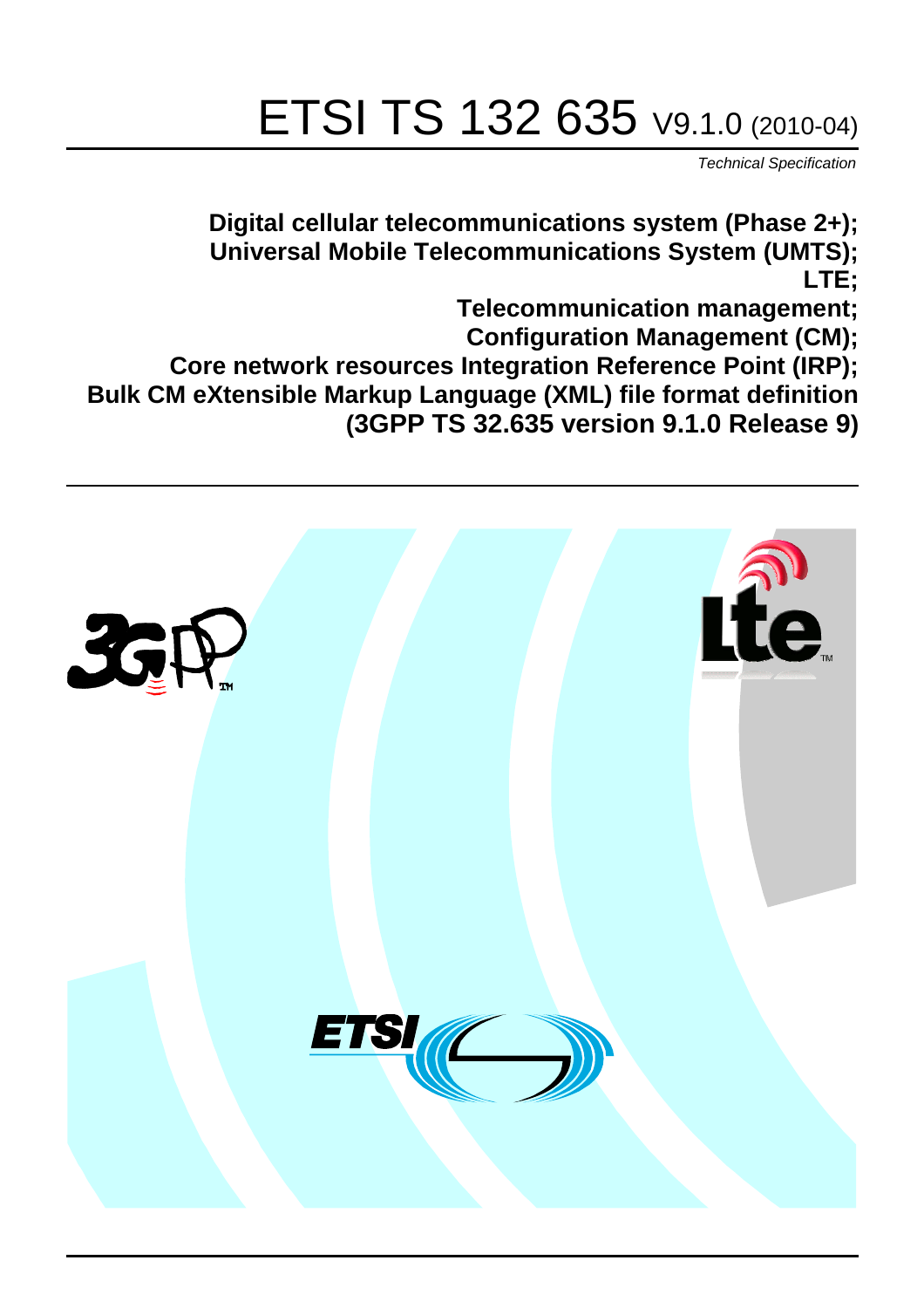Reference RTS/TSGS-0532635v910

Keywords

GSM, LTE, UMTS

#### *ETSI*

#### 650 Route des Lucioles F-06921 Sophia Antipolis Cedex - FRANCE

Tel.: +33 4 92 94 42 00 Fax: +33 4 93 65 47 16

Siret N° 348 623 562 00017 - NAF 742 C Association à but non lucratif enregistrée à la Sous-Préfecture de Grasse (06) N° 7803/88

#### *Important notice*

Individual copies of the present document can be downloaded from: [http://www.etsi.org](http://www.etsi.org/)

The present document may be made available in more than one electronic version or in print. In any case of existing or perceived difference in contents between such versions, the reference version is the Portable Document Format (PDF). In case of dispute, the reference shall be the printing on ETSI printers of the PDF version kept on a specific network drive within ETSI Secretariat.

Users of the present document should be aware that the document may be subject to revision or change of status. Information on the current status of this and other ETSI documents is available at <http://portal.etsi.org/tb/status/status.asp>

If you find errors in the present document, please send your comment to one of the following services: [http://portal.etsi.org/chaircor/ETSI\\_support.asp](http://portal.etsi.org/chaircor/ETSI_support.asp)

#### *Copyright Notification*

No part may be reproduced except as authorized by written permission. The copyright and the foregoing restriction extend to reproduction in all media.

> © European Telecommunications Standards Institute 2010. All rights reserved.

**DECT**TM, **PLUGTESTS**TM, **UMTS**TM, **TIPHON**TM, the TIPHON logo and the ETSI logo are Trade Marks of ETSI registered for the benefit of its Members.

**3GPP**TM is a Trade Mark of ETSI registered for the benefit of its Members and of the 3GPP Organizational Partners. **LTE**™ is a Trade Mark of ETSI currently being registered

for the benefit of its Members and of the 3GPP Organizational Partners.

**GSM**® and the GSM logo are Trade Marks registered and owned by the GSM Association.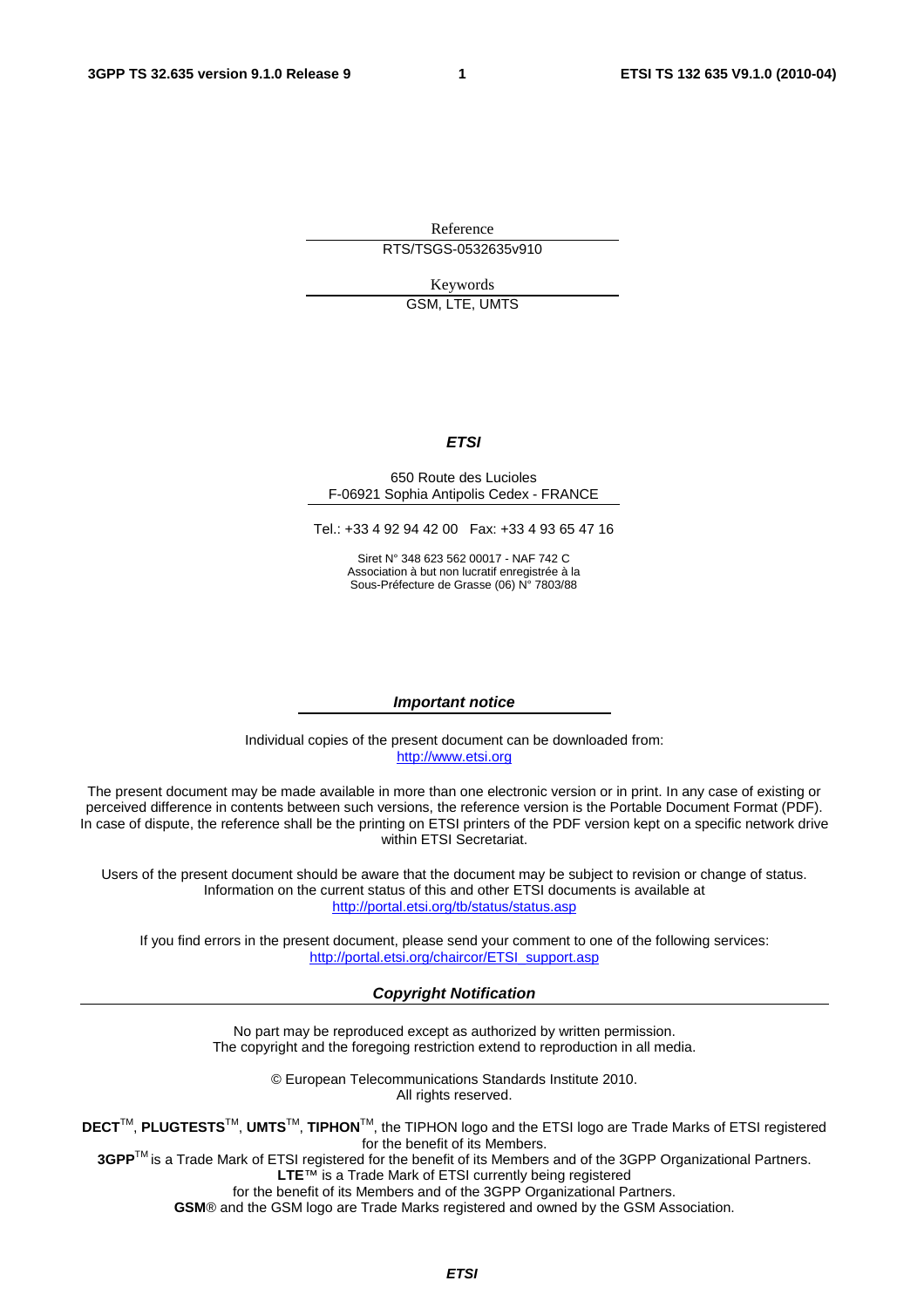# Intellectual Property Rights

IPRs essential or potentially essential to the present document may have been declared to ETSI. The information pertaining to these essential IPRs, if any, is publicly available for **ETSI members and non-members**, and can be found in ETSI SR 000 314: *"Intellectual Property Rights (IPRs); Essential, or potentially Essential, IPRs notified to ETSI in respect of ETSI standards"*, which is available from the ETSI Secretariat. Latest updates are available on the ETSI Web server ([http://webapp.etsi.org/IPR/home.asp\).](http://webapp.etsi.org/IPR/home.asp)

Pursuant to the ETSI IPR Policy, no investigation, including IPR searches, has been carried out by ETSI. No guarantee can be given as to the existence of other IPRs not referenced in ETSI SR 000 314 (or the updates on the ETSI Web server) which are, or may be, or may become, essential to the present document.

### Foreword

This Technical Specification (TS) has been produced by ETSI 3rd Generation Partnership Project (3GPP).

The present document may refer to technical specifications or reports using their 3GPP identities, UMTS identities or GSM identities. These should be interpreted as being references to the corresponding ETSI deliverables.

The cross reference between GSM, UMTS, 3GPP and ETSI identities can be found under [http://webapp.etsi.org/key/queryform.asp.](http://webapp.etsi.org/key/queryform.asp)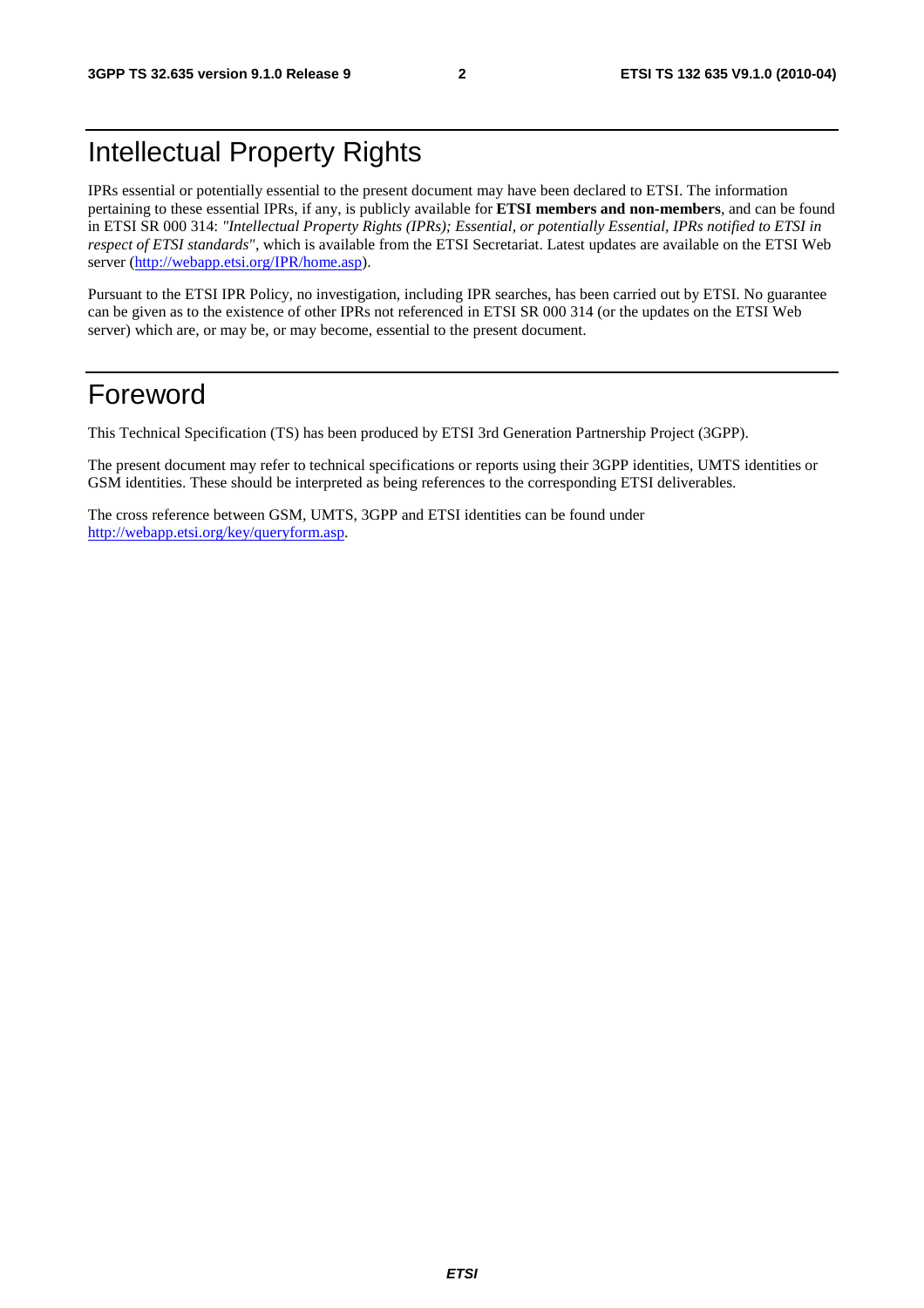ETSI TS 132 635 V9.1.0 (2010-04)

# Contents

| $\mathbf{1}$                  |                                                                                                                                                                                                                                                                                                                                                                                                                                                                                                      |                                                 |  |  |
|-------------------------------|------------------------------------------------------------------------------------------------------------------------------------------------------------------------------------------------------------------------------------------------------------------------------------------------------------------------------------------------------------------------------------------------------------------------------------------------------------------------------------------------------|-------------------------------------------------|--|--|
| 2                             |                                                                                                                                                                                                                                                                                                                                                                                                                                                                                                      |                                                 |  |  |
| $\mathfrak{Z}$<br>3.1<br>3.2  | $\textbf{Definitions} \textcolor{red}{\textbf{195}} \textcolor{red}{\textbf{106}} \textcolor{red}{\textbf{117}} \textcolor{red}{\textbf{107}} \textcolor{red}{\textbf{118}} \textcolor{red}{\textbf{119}} \textcolor{red}{\textbf{119}} \textcolor{red}{\textbf{119}} \textcolor{red}{\textbf{119}} \textcolor{red}{\textbf{119}} \textcolor{red}{\textbf{119}} \textcolor{red}{\textbf{119}} \textcolor{red}{\textbf{119}} \textcolor{red}{\textbf{119}} \textcolor{red}{\textbf{119}} \textcolor{$ |                                                 |  |  |
| $\overline{4}$                |                                                                                                                                                                                                                                                                                                                                                                                                                                                                                                      |                                                 |  |  |
| <b>Annex A (normative):</b>   |                                                                                                                                                                                                                                                                                                                                                                                                                                                                                                      | Configuration data file NRM-specific XML schema |  |  |
|                               | <b>Annex B</b> (informative):                                                                                                                                                                                                                                                                                                                                                                                                                                                                        |                                                 |  |  |
| <b>Annex C</b> (informative): |                                                                                                                                                                                                                                                                                                                                                                                                                                                                                                      |                                                 |  |  |
|                               |                                                                                                                                                                                                                                                                                                                                                                                                                                                                                                      |                                                 |  |  |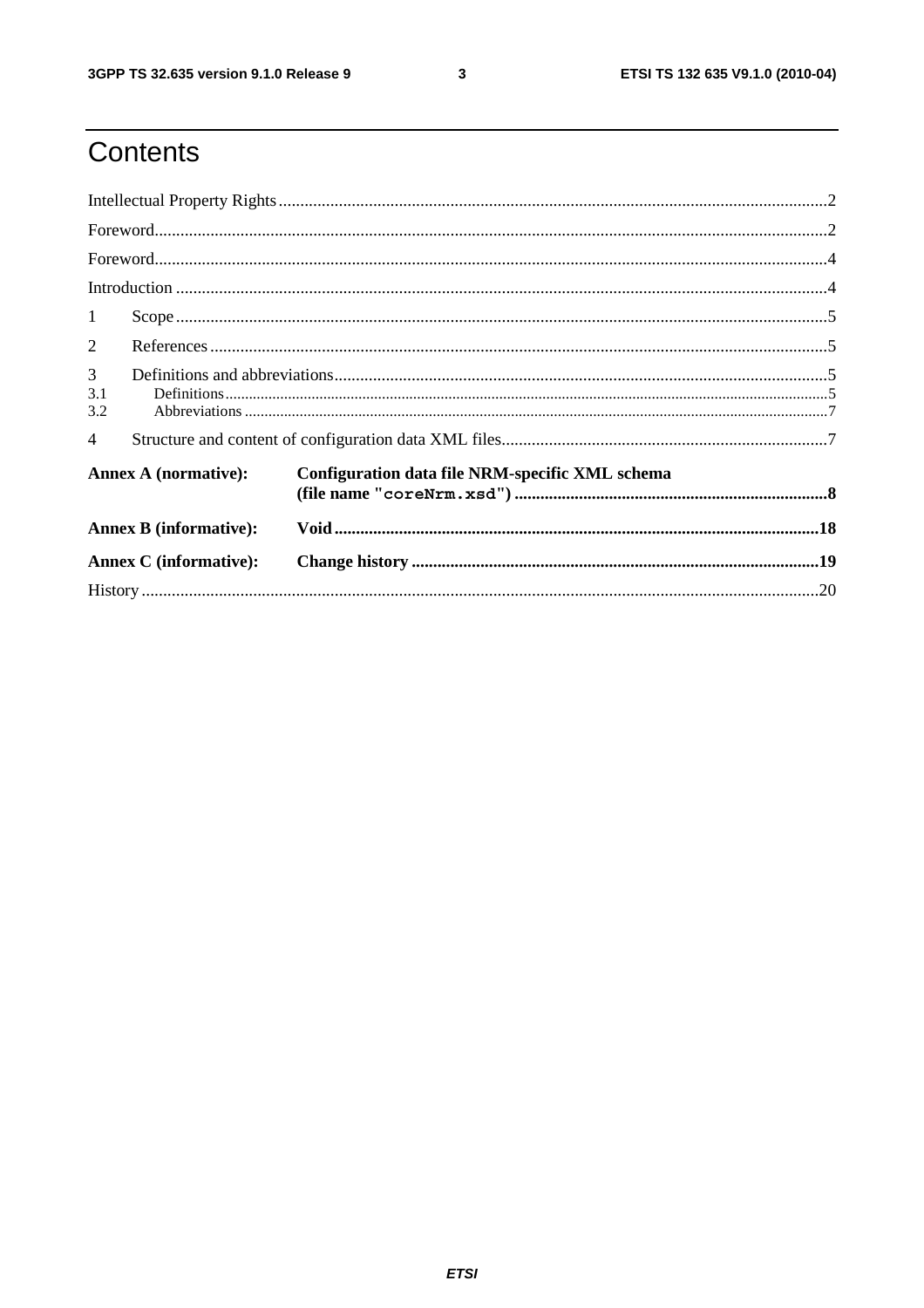### Foreword

This Technical Specification has been produced by the 3<sup>rd</sup> Generation Partnership Project (3GPP).

The contents of the present document are subject to continuing work within the TSG and may change following formal TSG approval. Should the TSG modify the contents of the present document, it will be re-released by the TSG with an identifying change of release date and an increase in version number as follows:

Version x.y.z

where:

- x the first digit:
	- 1 presented to TSG for information;
	- 2 presented to TSG for approval;
	- 3 or greater indicates TSG approved document under change control.
- y the second digit is incremented for all changes of substance, i.e. technical enhancements, corrections, updates, etc.
- z the third digit is incremented when editorial only changes have been incorporated in the document.

### Introduction

The present document is part of a TS-family covering the 3<sup>rd</sup> Generation Partnership Project; Technical Specification Group Services and System Aspects; Telecommunication management; as identified below:

| 32.635: | "Configuration Management (CM); Core network resources Integration Reference Point<br>(IRP): Bulk CM eXtensible Markup Language (XML) file format definition".     |
|---------|--------------------------------------------------------------------------------------------------------------------------------------------------------------------|
| 32.633: | "Configuration Management (CM); Core network resources Integration Reference Point (IRP):<br>Common Object Request Broker Architecture (CORBA) Solution Set (SS)". |
| 32.632: | "Configuration Management (CM); Core network resources Integration Reference Point (IRP):<br>Network Resource Model (NRM)".                                        |
| 32.631: | "Configuration Management (CM); Core network resources Integration Reference Point (IRP):<br>Requirements".                                                        |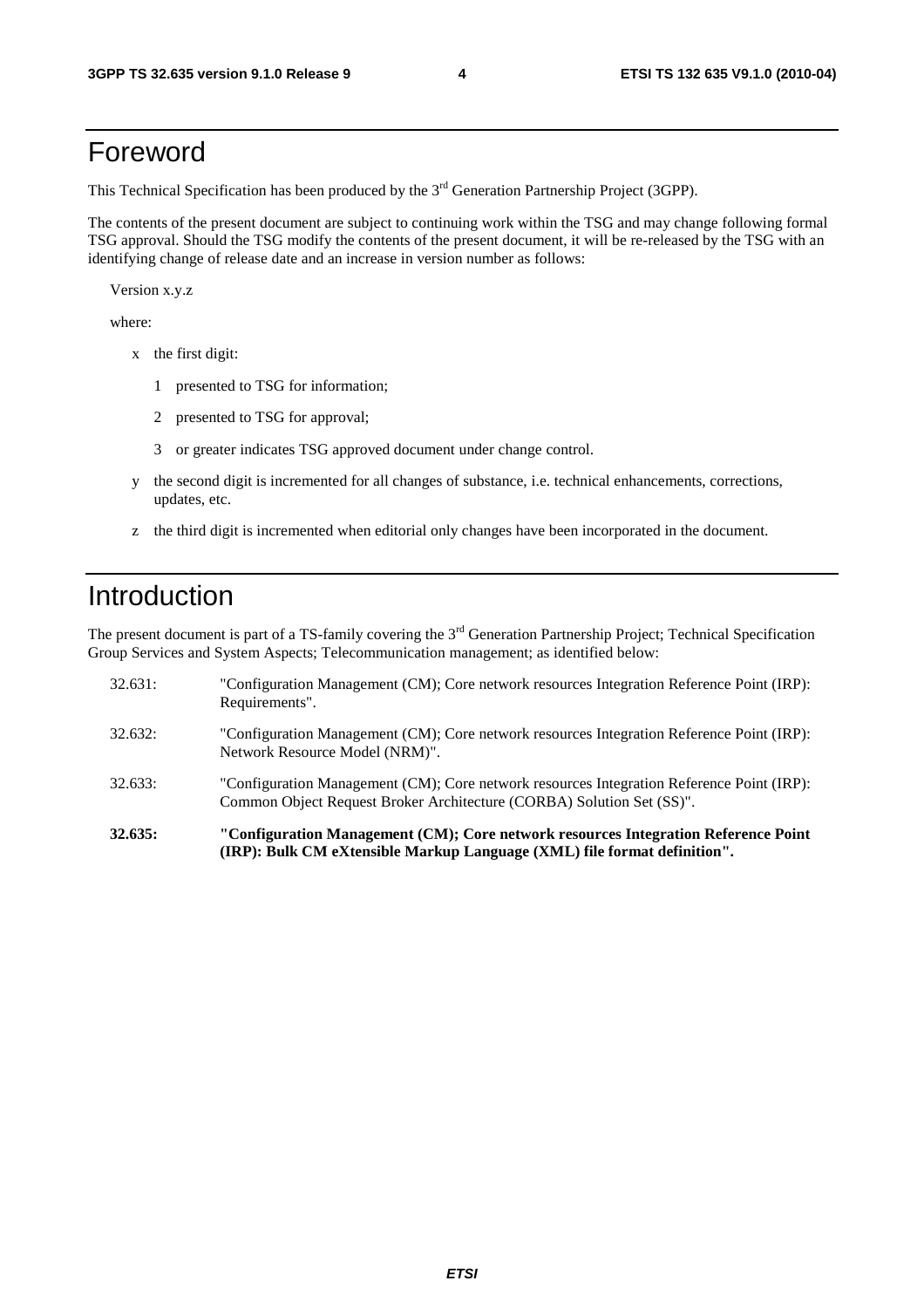#### 1 Scope

The present document provides the NRM-specific part related to the Core Network Resources IRP NRM [1] of the XML file format definition for the Bulk Configuration Management IRP IS [2].

The main part of this XML file format definition is provided by 3GPP TS 32.615 [3].

Bulk CM XML file formats are based on XML [4], XML Schema [5] [6] [7] and XML Namespace [8] standards.

This File Format Definition specification is related to 3GPP TS 32.632 V9.1.X.

### 2 References

The following documents contain provisions which, through reference in this text, constitute provisions of the present document.

- References are either specific (identified by date of publication, edition number, version number, etc.) or non-specific.
- For a specific reference, subsequent revisions do not apply.
- For a non-specific reference, the latest version applies. In the case of a reference to a 3GPP document (including a GSM document), a non-specific reference implicitly refers to the latest version of that document *in the same Release as the present document*.
- [1] 3GPP TS 32.632: "Telecommunication management; Configuration Management (CM); Core network resources Integration Reference Point (IRP): Network Resource Model (NRM)".
- [2] 3GPP TS 32.612: "Telecommunication management; Configuration Management (CM); Bulk CM Integration Reference Point (IRP); Information Service (IS)".
- [3] 3GPP TS 32.615: "Telecommunication management; Configuration Management (CM); Bulk CM Integration Reference Point (IRP); eXtensible Markup Language (XML) file format definition".
- [4] W3C REC-xml-20001006: "Extensible Markup Language (XML) 1.0 (Second Edition)".
- [5] W3C REC-xmlschema-0-20010502: "XML Schema Part 0: Primer".
- [6] W3C REC-xmlschema-1-20010502: "XML Schema Part 1: Structures".
- [7] W3C REC-xmlschema-2-20010502: "XML Schema Part 2: Datatypes".
- [8] W3C REC-xml-names-19990114: "Namespaces in XML".

### 3 Definitions and abbreviations

#### 3.1 Definitions

For the purposes of the present document, the following terms and definitions apply:

**XML file:** file containing an XML document

**XML document:** composed of the succession of an optional XML declaration followed by a root XML element

NOTE: See [4]; in the scope of the present document.

**XML declaration:** it specifies the version of XML being used

NOTE: See [4].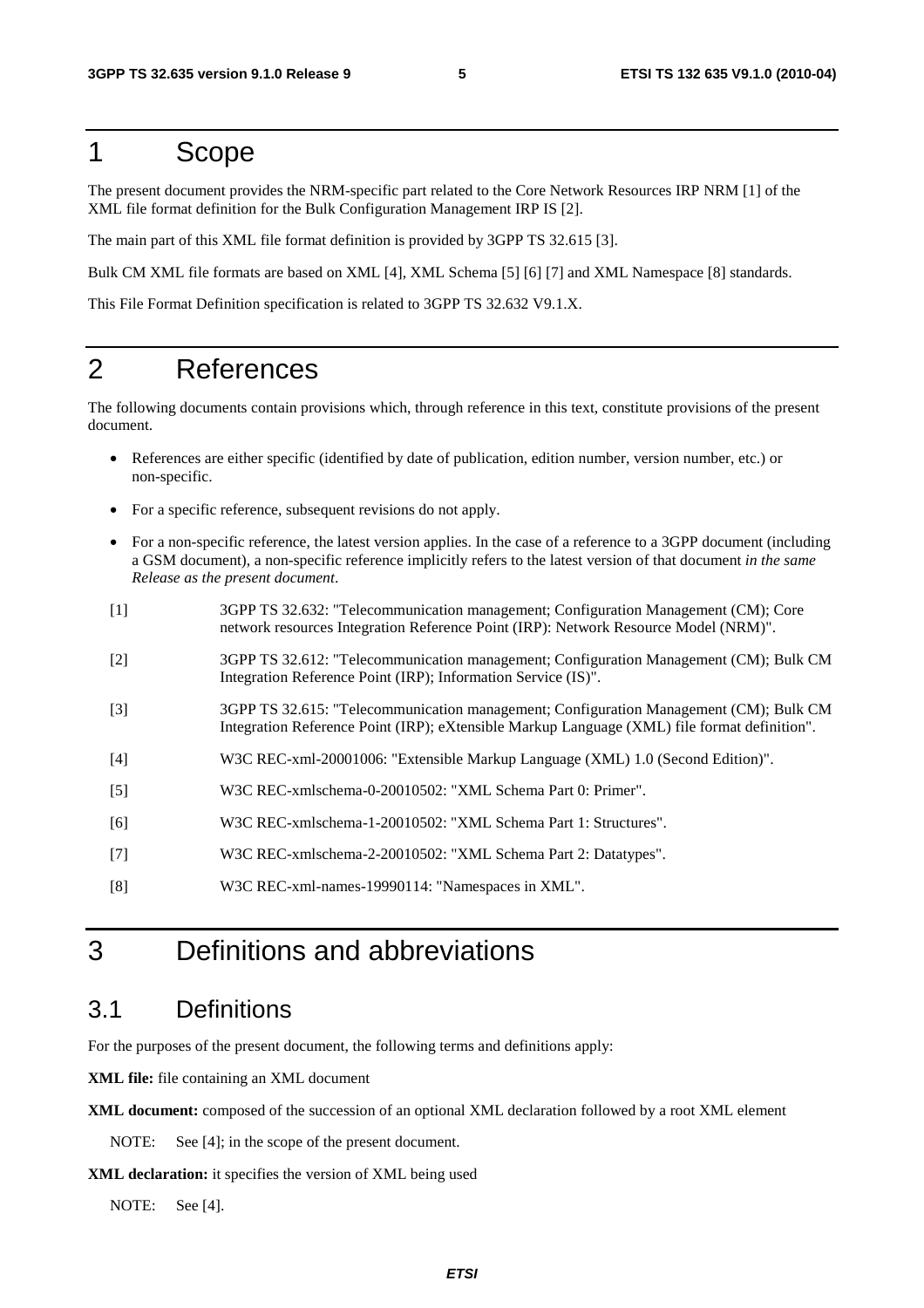**XML element:** has a type, is identified by a name, may have a set of XML attribute specifications and is either composed of the succession of an XML start-tag followed by the XML content of the XML element followed by an XML end-tag, or composed simply of an XML empty-element tag; each XML element may contain other XML elements

NOTE: See [4].

**empty XML element:** having an empty XML content; an empty XML element still possibly has a set of XML attribute specifications; an empty XML element is either composed of the succession of an XML start-tag directly followed by an XML end-tag, or composed simply of an XML empty-element tag

NOTE: See [4].

**XML content (of an XML element):** empty if the XML element is simply composed of an XML empty-element tag; otherwise the part, possibly empty, of the XML element between its XML start-tag and its XML end-tag

**XML start-tag:** the beginning of a non-empty XML element is marked by an XML start-tag containing the name and the set of XML attribute specifications of the XML element

NOTE: See [4].

**XML end-tag:** the end of a non-empty XML element is marked by an XML end-tag containing the name of the XML element

NOTE: See [4].

**XML empty-element tag:** an empty XML element is composed simply of an empty-element tag containing the name and the set of XML attribute specifications of the XML element

NOTE: See [4].

**XML attribute specification:** has a name and a value

**DTD:** defines structure and content constraints to be respected by an XML document to be valid with regard to this DTD

NOTE: See [4].

**XML schema:** more powerful than a DTD, an XML schema defines structure and content constraints to be respected by an XML document to conform with this XML schema; through the use of XML namespaces several XML schemas can be used together by a single XML document; an XML schema is itself also an XML document that shall conform with the XML schema for XML schemas

NOTE: See [5], [6] and [7].

**XML namespace:** enables qualifying element and attribute names used in XML documents by associating them with namespaces identified by different XML schemas

NOTE: See [8], in the scope of the present document.

**XML complex type:** defined in an XML schema; cannot be directly used in an XML document; can be the concrete type or the derivation base type for an XML element type or for another XML complex type; ultimately defines constraints for an XML element on its XML attribute specifications and/or its XML content

NOTE: See [5], [6] and [7].

**XML element type:** declared by an XML schema; can be directly used in an XML document; as the concrete type of an XML element, directly or indirectly defines constraints on its XML attribute specifications and/or its XML content; can also be the concrete type or the derivation base type for another XML element type

NOTE: See [5], [6] and [7].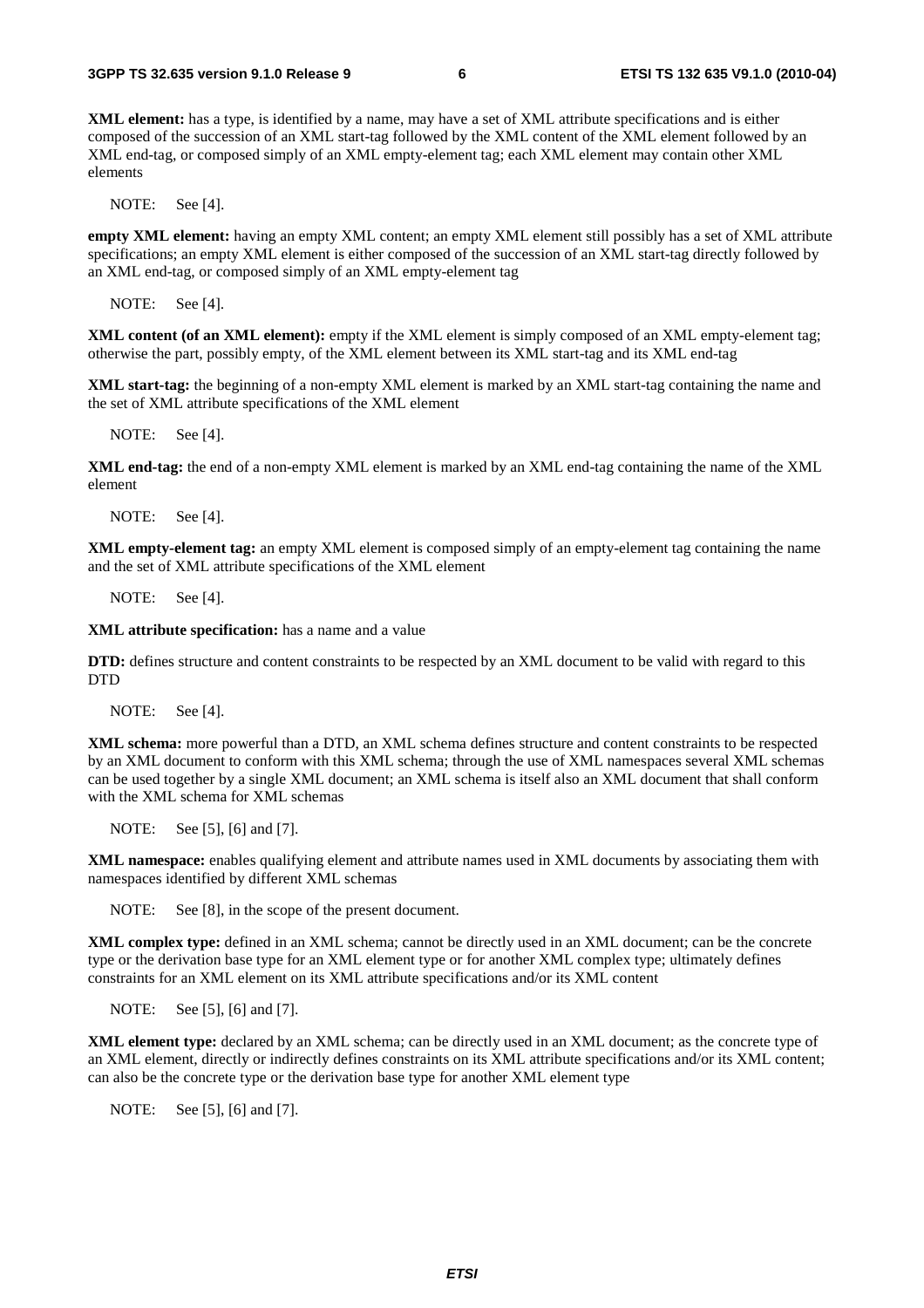#### 3.2 Abbreviations

For the purposes of the present document, the following abbreviations apply:

| CM <sub></sub> | <b>Configuration Management</b>            |
|----------------|--------------------------------------------|
| <b>DTD</b>     | Document Type Definition                   |
| <b>EDGE</b>    | Enhanced Data for GSM Evolution            |
| <b>GERAN</b>   | <b>GSM/EDGE Radio Access Network</b>       |
| <b>GSM</b>     | Global System for Mobile communication     |
| <b>HNB GW</b>  | Home NodeB Gateway                         |
| <b>IRP</b>     | <b>Integration Reference Point</b>         |
| <b>IS</b>      | <b>Information Service</b>                 |
| <b>MGW</b>     | Media GateWay                              |
| <b>NRM</b>     | Network Resource Model                     |
| <b>UMTS</b>    | Universal Mobile Telecommunications System |
| <b>UTRAN</b>   | Universal Terrestrial Radio Access Network |
| <b>XML</b>     | eXtensible Markup Language                 |

# 4 Structure and content of configuration data XML files

The overall description of the file format of configuration data XML files is provided by 3GPP TS 32.615 [3].

Annex A of the present document defines the NRM-specific XML schema coreNrm.xsd for the Core Network Resources IRP NRM defined in 3GPP TS 32.632 [1].

XML schema coreNrm.xsd explicitly declares NRM-specific XML element types for the related NRM.

The definition of those NRM-specific XML element types complies with the generic mapping rules defined in 3GPP TS 32.615 [3].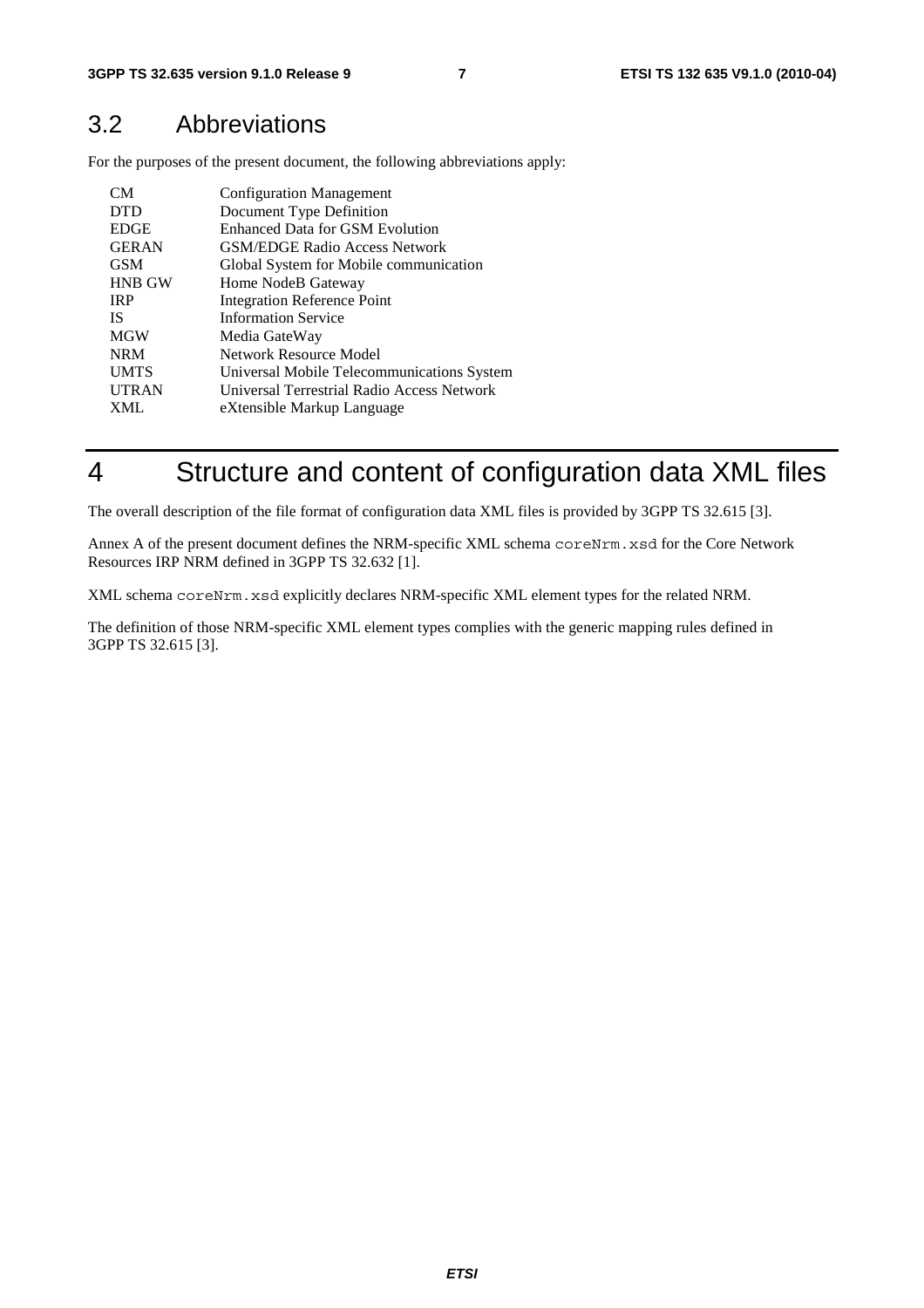# Annex A (normative): Configuration data file NRM-specific XML schema (file name "coreNrm.xsd")

The following XML schema coreNrm.xsd is the NRM-specific schema for the Core Network Resources IRP NRM defined in 3GPP TS 32.632 [1]:

```
<?xml version="1.0" encoding="UTF-8"?> 
<! - -
 3GPP TS 32.635 Core Network Resources IRP 
 Bulk CM Configuration data file NRM-specific XML schema 
  coreNrm.xsd 
--> 
<schema 
   targetNamespace="http://www.3gpp.org/ftp/specs/archive/32_series/32.635#coreNrm" 
 elementFormDefault="qualified" 
 attributeFormDefault="unqualified" 
 xmlns="http://www.w3.org/2001/XMLSchema" 
 xmlns:xn="http://www.3gpp.org/ftp/specs/archive/32_series/32.625#genericNrm" 
  xmlns:cn="http://www.3gpp.org/ftp/specs/archive/32_series/32.635#coreNrm" 
> 
  <import namespace="http://www.3gpp.org/ftp/specs/archive/32_series/32.625#genericNrm"/> 
  <!-- Core Network Resources IRP NRM class associated XML elements --> 
   <element 
    name="MscServerFunction" 
     substitutionGroup="xn:ManagedElementOptionallyContainedNrmClass" 
\rightarrow <complexType> 
       <complexContent> 
         <extension base="xn:NrmClass"> 
           <sequence> 
             <element name="attributes" minOccurs="0"> 
               <complexType> 
                  <all> 
                   <element name="userLabel" minOccurs="0"/> 
 <element name="mccList" minOccurs="0"/> 
 <element name="mncList" minOccurs="0"/> 
 <element name="lacList" minOccurs="0"/> 
 <element name="sacList" minOccurs="0"/> 
 <element name="gcaList" minOccurs="0"/> 
<element name="mscId" minOccurs="0"/><br><element name="mscServerFunctionGsmCell" type="xn:dnList" minOccurs="0"/>
 <element name="mscServerFunctionExternalGsmCell" type="xn:dnList" minOccurs="0"/> 
 <element name="mscServerFunctionCsMgwFunction" type="xn:dnList" minOccurs="0"/> 
                 \langleall\rangle </complexType> 
             </element> 
             <choice minOccurs="0" maxOccurs="unbounded"> 
               <element ref="cn:IucsLink"/> 
               <element ref="cn:ALink"/> 
               <element ref="xn:VsDataContainer"/> 
             </choice> 
           </sequence> 
         </extension> 
 </complexContent> 
 </complexType> 
   </element> 
   <element 
    name="HlrFunction" 
     substitutionGroup="xn:ManagedElementOptionallyContainedNrmClass" 
 \sim <complexType> 
       <complexContent> 
         <extension base="xn:NrmClass"> 
           <sequence> 
             <element name="attributes" minOccurs="0"> 
               <complexType> 
                 <all> 
                   <element name="userLabel" minOccurs="0"/> 
                 \langleall\rangle </complexType> 
             </element> 
             <choice minOccurs="0" maxOccurs="unbounded"> 
               <element ref="xn:VsDataContainer"/> 
             </choice>
```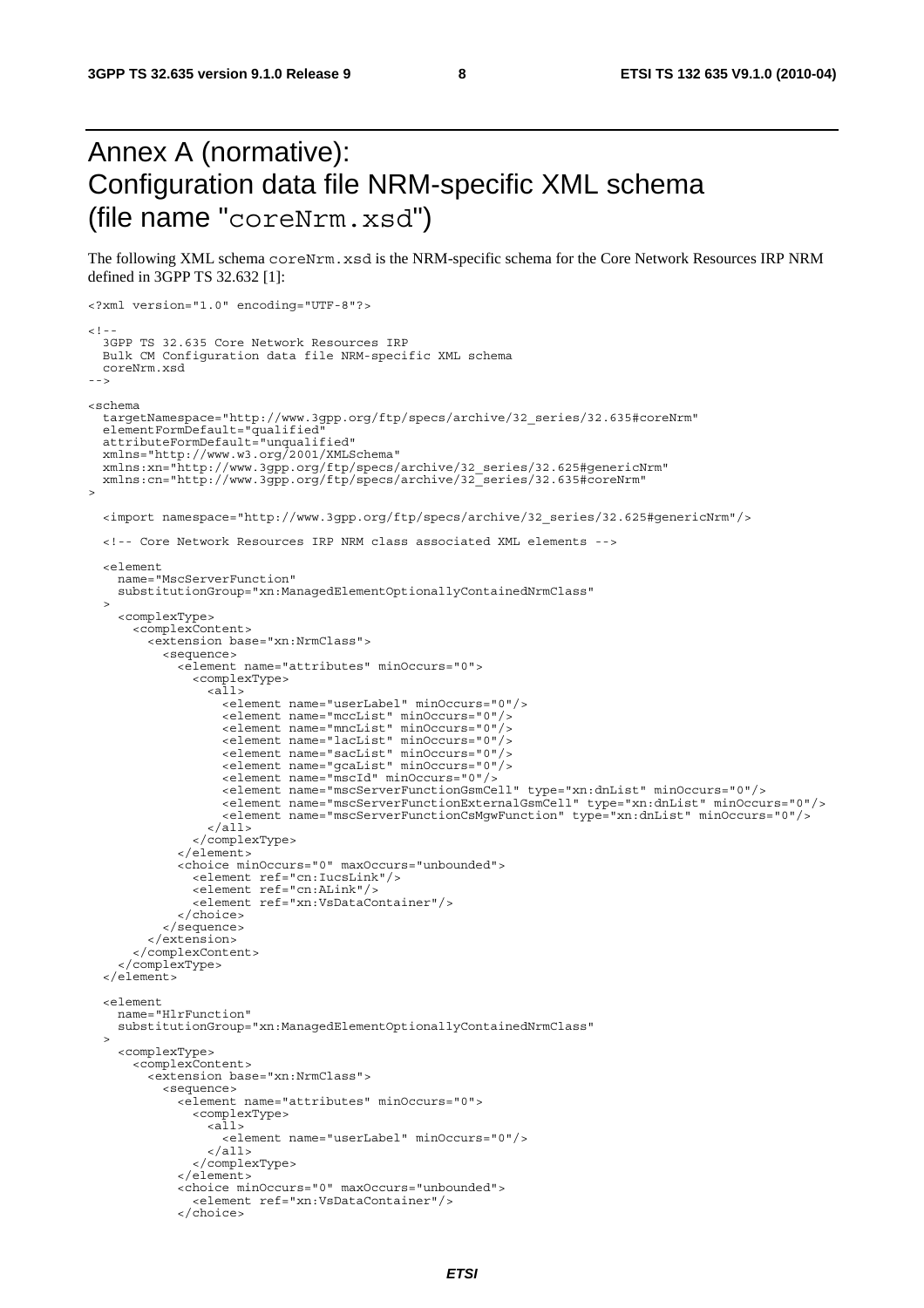```
 </sequence> 
          </extension> 
       </complexContent> 
     </complexType> 
   </element> 
   <element 
     name="VlrFunction" 
     substitutionGroup="xn:ManagedElementOptionallyContainedNrmClass" 
   > 
     <complexType> 
       <complexContent> 
         <extension base="xn:NrmClass"> 
            <sequence> 
              <element name="attributes" minOccurs="0"> 
                <complexType> 
                  <sub>all></sub></sub>
                     <element name="userLabel" minOccurs="0"/> 
                   </all> 
                 </complexType> 
              </element> 
              <choice minOccurs="0" maxOccurs="unbounded"> 
                <element ref="xn:VsDataContainer"/> 
              </choice> 
            </sequence> 
          </extension> 
       </complexContent> 
     </complexType> 
   </element> 
   <element 
    name="AucFunction" 
     substitutionGroup="xn:ManagedElementOptionallyContainedNrmClass" 
\rightarrow <complexType> 
       <complexContent> 
         <extension base="xn:NrmClass"> 
            <sequence> 
              <element name="attributes" minOccurs="0"> 
                <complexType> 
                   <all> 
                     <element name="userLabel" minOccurs="0"/> 
                  \langleall>
                 </complexType> 
              </element> 
              <choice minOccurs="0" maxOccurs="unbounded"> 
                 <element ref="xn:VsDataContainer"/> 
              </choice> 
            </sequence> 
         </extension> 
       </complexContent> 
     </complexType> 
   </element> 
  <element 
    name="EirFunction" 
     substitutionGroup="xn:ManagedElementOptionallyContainedNrmClass" 
\rightarrow <complexType> 
       <complexContent> 
         <extension base="xn:NrmClass"> 
            <sequence> 
              <element name="attributes" minOccurs="0"> 
                <complexType> 
                  \frac{1}{2} <element name="userLabel" minOccurs="0"/> 
                  \langleall> </complexType> 
              </element> 
              <choice minOccurs="0" maxOccurs="unbounded"> 
                 <element ref="xn:VsDataContainer"/> 
              </choice> 
            </sequence> 
          </extension> 
       </complexContent> 
     </complexType> 
   </element> 
   <element 
     name="SmsIwmscFunction" 
     substitutionGroup="xn:ManagedElementOptionallyContainedNrmClass" 
\rightarrow <complexType> 
       <complexContent> 
         <extension base="xn:NrmClass"> 
            <sequence> 
              <element name="attributes" minOccurs="0"> 
                <complexType> 
                   <all>
```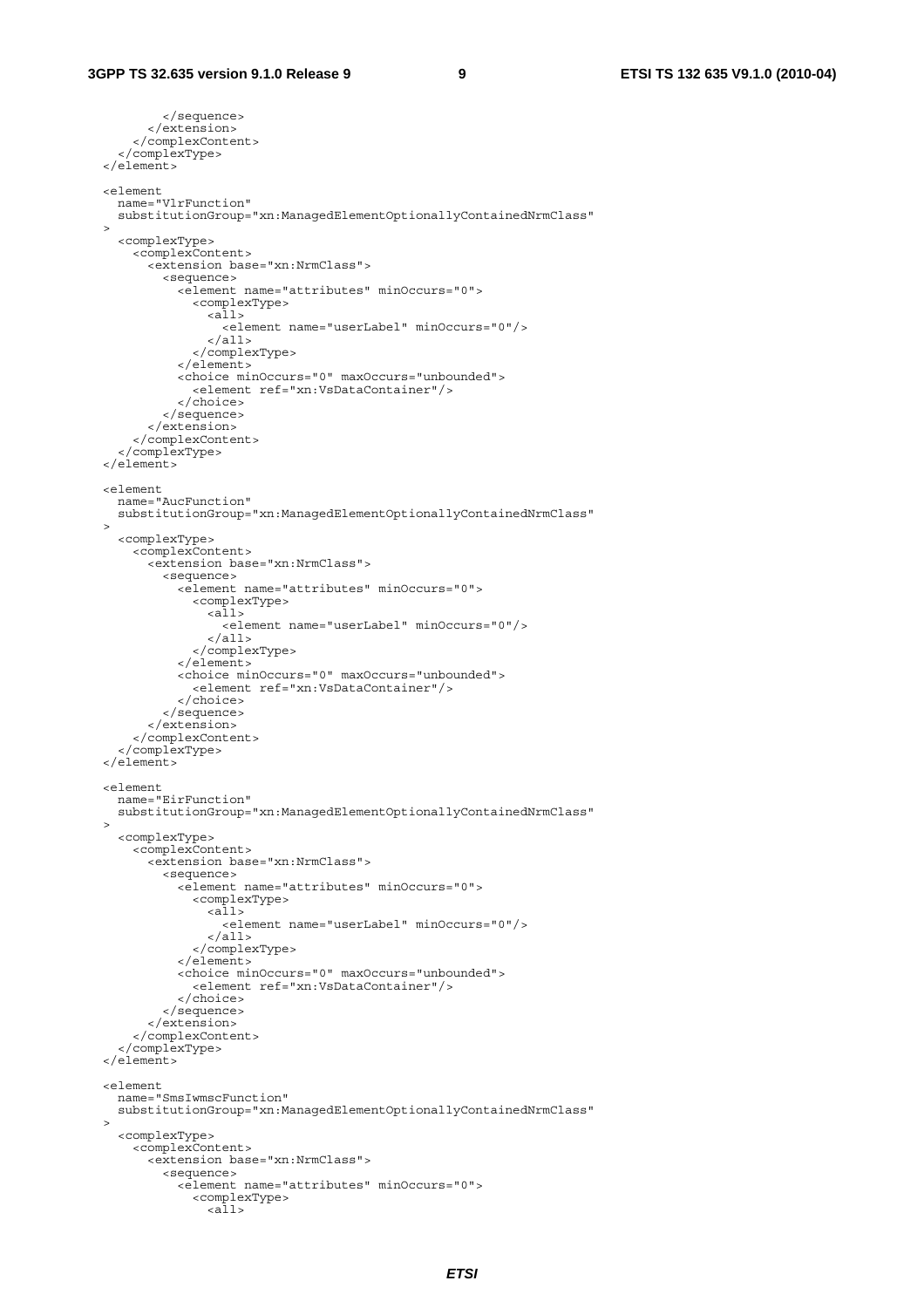```
 <element name="userLabel" minOccurs="0"/> 
                 \langleall\rangle </complexType> 
              </element> 
              <choice minOccurs="0" maxOccurs="unbounded"> 
                <element ref="xn:VsDataContainer"/> 
              </choice> 
            </sequence> 
         </extension> 
       </complexContent> 
     </complexType> 
   </element> 
   <element 
    name="SmsGmscFunction" 
     substitutionGroup="xn:ManagedElementOptionallyContainedNrmClass" 
  > 
     <complexType> 
       <complexContent> 
         <extension base="xn:NrmClass"> 
           <sequence> 
              <element name="attributes" minOccurs="0"> 
                <complexType> 
                 <sub>all></sub></sub>
                    <element name="userLabel" minOccurs="0"/> 
                  </all> 
                </complexType> 
              </element> 
 <choice minOccurs="0" maxOccurs="unbounded"> 
 <element ref="xn:VsDataContainer"/> 
              </choice> 
           </sequence> 
          </extension> 
       </complexContent> 
     </complexType> 
   </element> 
   <element 
    name="GmscFunction" 
     substitutionGroup="xn:ManagedElementOptionallyContainedNrmClass" 
\rightarrow <complexType> 
       <complexContent> 
         <extension base="xn:NrmClass"> 
           <sequence> 
              <element name="attributes" minOccurs="0"> 
                <complexType> 
                 <a\overline{1}1>
                    <element name="userLabel" minOccurs="0"/> 
                  </all> 
                </complexType> 
              </element> 
              <choice minOccurs="0" maxOccurs="unbounded"> 
                <element ref="xn:VsDataContainer"/> 
              </choice> 
           </sequence> 
         </extension> 
       </complexContent> 
     </complexType> 
   </element> 
   <element 
    name="SgsnFunction" 
     substitutionGroup="xn:ManagedElementOptionallyContainedNrmClass" 
\rightarrow <complexType> 
       <complexContent> 
         <extension base="xn:NrmClass"> 
 <sequence> 
 <element name="attributes" minOccurs="0"> 
                <complexType> 
                 \langleall> <element name="userLabel" minOccurs="0"/> 
 <element name="mccList" minOccurs="0"/> 
 <element name="mncList" minOccurs="0"/> 
 <element name="lacList" minOccurs="0"/> 
 <element name="racList" minOccurs="0"/> 
 <element name="sacList" minOccurs="0"/> 
 <element name="sgsnId" minOccurs="0"/> 
                    <element name="sgsnFunctionGsmCell" type="xn:dnList" minOccurs="0"/> 
                     <element name="sgsnFunctionExternalGsmCell" type="xn:dnList" minOccurs="0"/> 
                 \langleall> </complexType> 
              </element> 
              <choice minOccurs="0" maxOccurs="unbounded"> 
                <element ref="cn:GbLink"/> 
                <element ref="cn:IupsLink"/> 
                <element ref="xn:VsDataContainer"/> 
              </choice>
```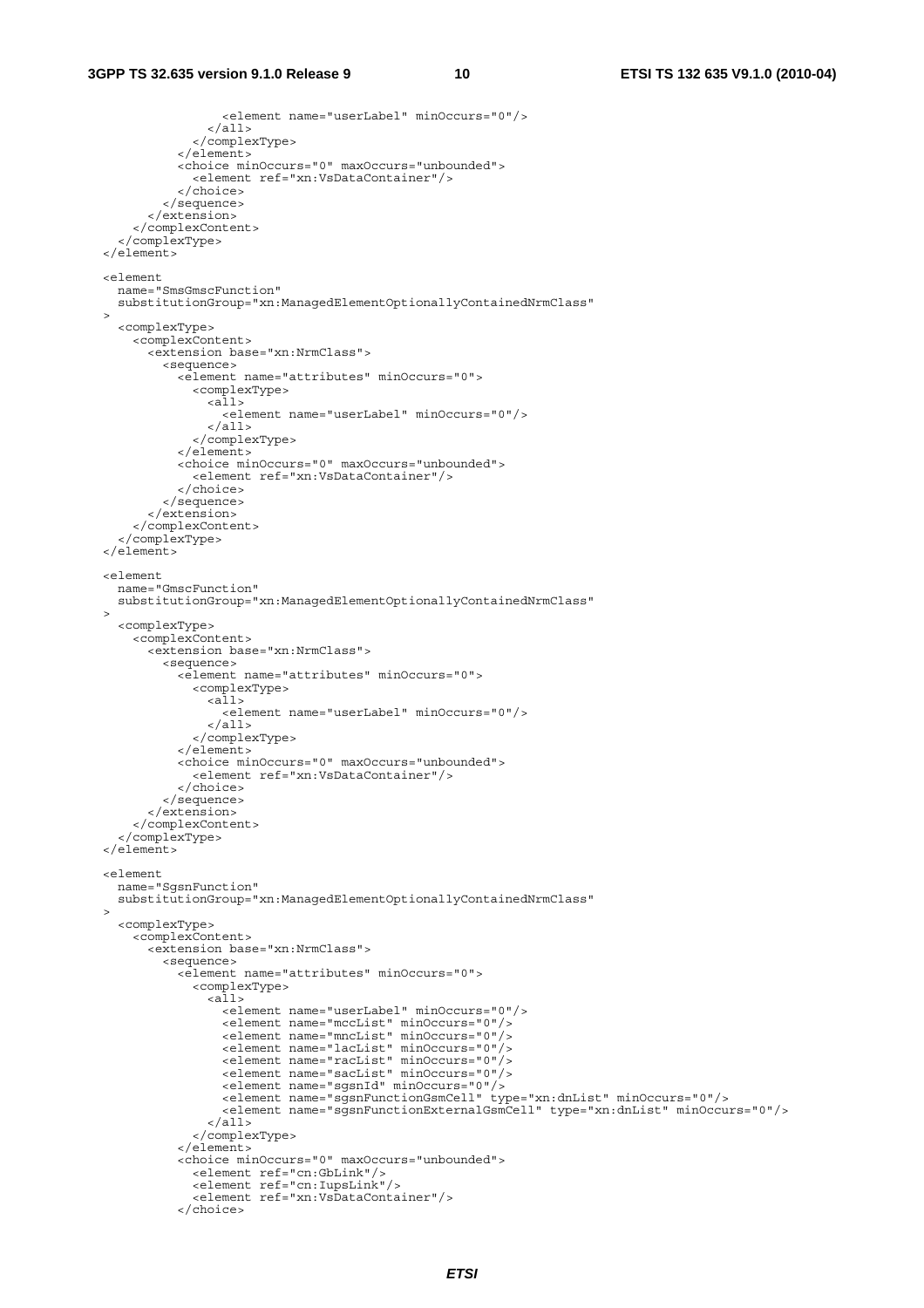```
 </sequence> 
          </extension> 
       </complexContent> 
     </complexType> 
   </element> 
   <element 
     name="GgsnFunction" 
     substitutionGroup="xn:ManagedElementOptionallyContainedNrmClass" 
   > 
     <complexType> 
       <complexContent> 
         <extension base="xn:NrmClass"> 
            <sequence> 
              <element name="attributes" minOccurs="0"> 
                <complexType> 
                  <sub>all></sub></sub>
                     <element name="userLabel" minOccurs="0"/> 
                   </all> 
                 </complexType> 
              </element> 
              <choice minOccurs="0" maxOccurs="unbounded"> 
                <element ref="xn:VsDataContainer"/> 
              </choice> 
            </sequence> 
          </extension> 
       </complexContent> 
     </complexType> 
   </element> 
   <element 
    name="BgFunction" 
     substitutionGroup="xn:ManagedElementOptionallyContainedNrmClass" 
\rightarrow <complexType> 
       <complexContent> 
         <extension base="xn:NrmClass"> 
            <sequence> 
              <element name="attributes" minOccurs="0"> 
                <complexType> 
                   <all> 
                     <element name="userLabel" minOccurs="0"/> 
                  \langleall>
                 </complexType> 
              </element> 
              <choice minOccurs="0" maxOccurs="unbounded"> 
                 <element ref="xn:VsDataContainer"/> 
              </choice> 
            </sequence> 
         </extension> 
       </complexContent> 
     </complexType> 
   </element> 
  <element 
    name="SmlcFunction" 
     substitutionGroup="xn:ManagedElementOptionallyContainedNrmClass" 
\rightarrow <complexType> 
       <complexContent> 
         <extension base="xn:NrmClass"> 
            <sequence> 
              <element name="attributes" minOccurs="0"> 
                <complexType> 
                  \frac{1}{2} <element name="userLabel" minOccurs="0"/> 
                  \langleall> </complexType> 
              </element> 
              <choice minOccurs="0" maxOccurs="unbounded"> 
                 <element ref="xn:VsDataContainer"/> 
              </choice> 
            </sequence> 
          </extension> 
       </complexContent> 
     </complexType> 
   </element> 
   <element 
     name="GmlcFunction" 
     substitutionGroup="xn:ManagedElementOptionallyContainedNrmClass" 
\rightarrow <complexType> 
       <complexContent> 
         <extension base="xn:NrmClass"> 
            <sequence> 
              <element name="attributes" minOccurs="0"> 
                <complexType> 
                   <all>
```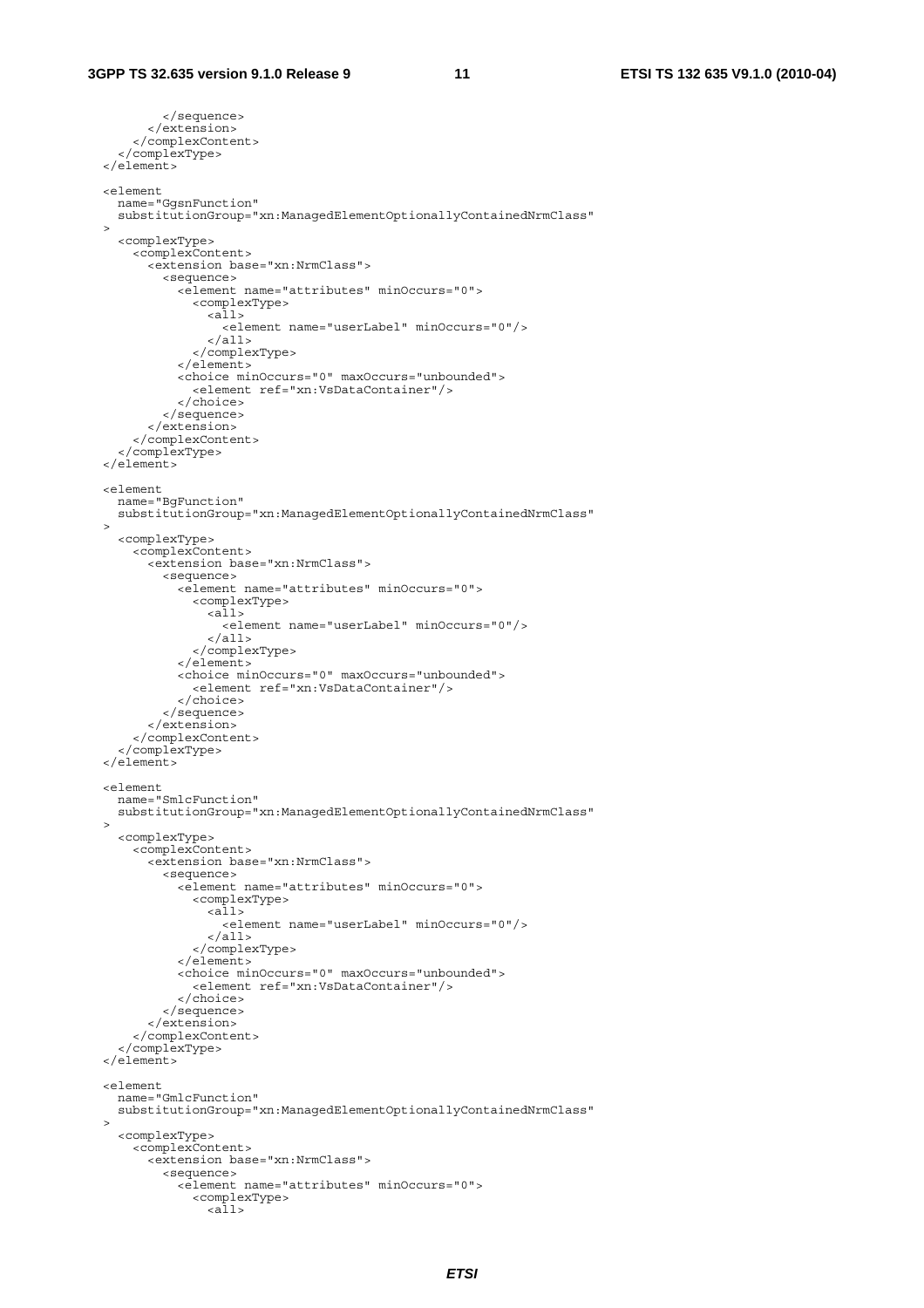```
 <element name="userLabel" minOccurs="0"/> 
                 \frac{1}{2} </complexType> 
              </element> 
              <choice minOccurs="0" maxOccurs="unbounded"> 
                <element ref="xn:VsDataContainer"/> 
              </choice> 
            </sequence> 
         </extension> 
       </complexContent> 
     </complexType> 
  </element> 
   <element 
    name="ScfFunction" 
     substitutionGroup="xn:ManagedElementOptionallyContainedNrmClass" 
  > 
     <complexType> 
       <complexContent> 
         <extension base="xn:NrmClass"> 
           <sequence> 
             <element name="attributes" minOccurs="0"> 
                <complexType> 
                 <sub>all></sub></sub>
                    <element name="userLabel" minOccurs="0"/> 
                  </all> 
                </complexType> 
              </element> 
 <choice minOccurs="0" maxOccurs="unbounded"> 
 <element ref="xn:VsDataContainer"/> 
              </choice> 
           </sequence> 
         </extension> 
       </complexContent> 
     </complexType> 
  </element> 
  <element name="IucsLink"> 
     <complexType> 
       <complexContent> 
         <extension base="xn:NrmClass"> 
 <sequence> 
 <element name="attributes" minOccurs="0"> 
                <complexType> 
                  <all> 
                    <element name="userLabel" minOccurs="0"/> 
 <element name="connectedRnc" minOccurs="0"/> 
 <element name="connectedBss" minOccurs="0"/> 
 <element name="connectedHNBGW" minOccurs="0"/> 
                 \langleall\rangle </complexType> 
              </element> 
              <choice minOccurs="0" maxOccurs="unbounded"> 
                <element ref="xn:VsDataContainer"/> 
              </choice> 
           </sequence> 
         </extension> 
       </complexContent> 
     </complexType> 
   </element> 
  <element name="IupsLink"> 
 <complexType> 
 <complexContent> 
         <extension base="xn:NrmClass"> 
           <sequence> 
              <element name="attributes" minOccurs="0"> 
                <complexType> 
                 \langleall\rangle <element name="userLabel" minOccurs="0"/> 
 <element name="connectedRnc" minOccurs="0"/> 
 <element name="connectedBss" minOccurs="0"/> 
                    <element name="connectedHNBGW" minOccurs="0"/> 
                 \langleall> </complexType> 
              </element> 
              <choice minOccurs="0" maxOccurs="unbounded"> 
                <element ref="xn:VsDataContainer"/> 
              </choice> 
            </sequence> 
         </extension> 
       </complexContent> 
     </complexType> 
  </element> 
  <element name="IubcLink"> 
     <complexType> 
       <complexContent> 
         <extension base="xn:NrmClass">
```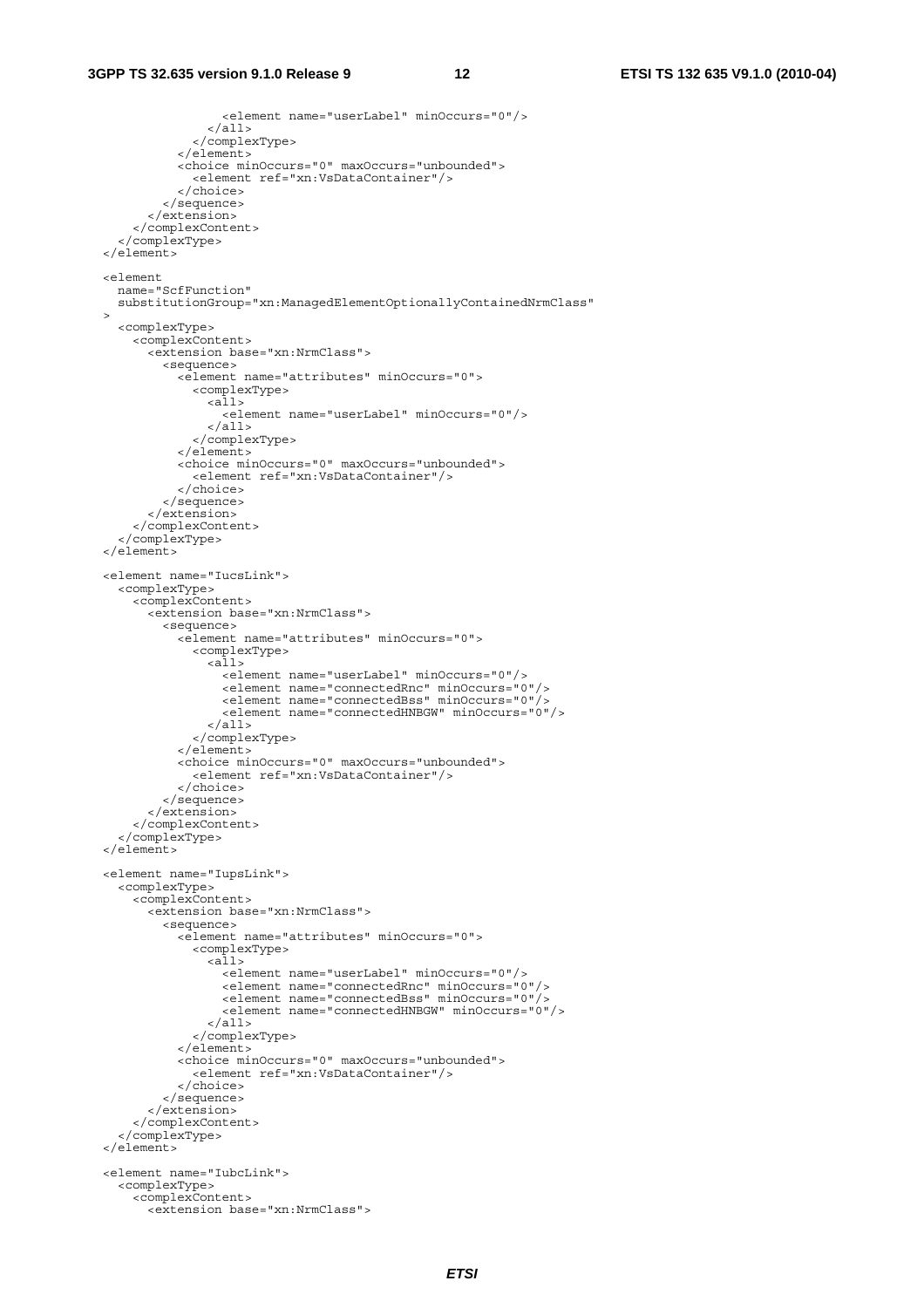```
 <sequence> 
              <element name="attributes" minOccurs="0"> 
                <complexType> 
                 \langleall> <element name="userLabel" minOccurs="0"/> 
                     <element name="connectedRnc" minOccurs="0"/> 
                     <element name="connectedHNBGW" minOccurs="0"/> 
                   </all> 
                </complexType> 
              </element> 
              <choice minOccurs="0" maxOccurs="unbounded"> 
                <element ref="xn:VsDataContainer"/> 
              </choice> 
            </sequence> 
         </extension> 
       </complexContent> 
     </complexType> 
   </element> 
   <element name="ALink"> 
     <complexType> 
       <complexContent> 
         <extension base="xn:NrmClass"> 
            <sequence> 
              <element name="attributes" minOccurs="0"> 
                <complexType> 
                  \simall\sim <element name="userLabel" minOccurs="0"/> 
                     <element name="connectedBss" minOccurs="0"/> 
                 \langle all> </complexType> 
              </element> 
              <choice minOccurs="0" maxOccurs="unbounded"> 
                <element ref="xn:VsDataContainer"/> 
              </choice> 
            </sequence> 
         </extension> 
       </complexContent> 
     </complexType> 
   </element> 
   <element name="GbLink"> 
     <complexType> 
       <complexContent> 
         <extension base="xn:NrmClass"> 
            <sequence> 
              <element name="attributes" minOccurs="0"> 
                <complexType> 
                 \simall\sim <element name="userLabel" minOccurs="0"/> 
                     <element name="connectedBss" minOccurs="0"/> 
                  \langleall> </complexType> 
              </element> 
              <choice minOccurs="0" maxOccurs="unbounded"> 
                <element ref="xn:VsDataContainer"/> 
              </choice> 
            </sequence> 
         </extension> 
       </complexContent> 
     </complexType> 
   </element> 
   <element 
    name="SrfFunction" 
    substitutionGroup="xn:ManagedElementOptionallyContainedNrmClass" 
\rightarrow <complexType> 
       <complexContent> 
         <extension base="xn:NrmClass"> 
            <sequence> 
              <element name="attributes" minOccurs="0"> 
                <complexType> 
                 \overline{all}<element name="userLabel" minOccurs="0"/><br></all>
                </complexType> 
              </element> 
              <choice minOccurs="0" maxOccurs="unbounded"> 
                <element ref="xn:VsDataContainer"/> 
              </choice> 
            </sequence> 
         </extension> 
       </complexContent> 
     </complexType> 
   </element> 
   <element 
     name="CbcFunction"
```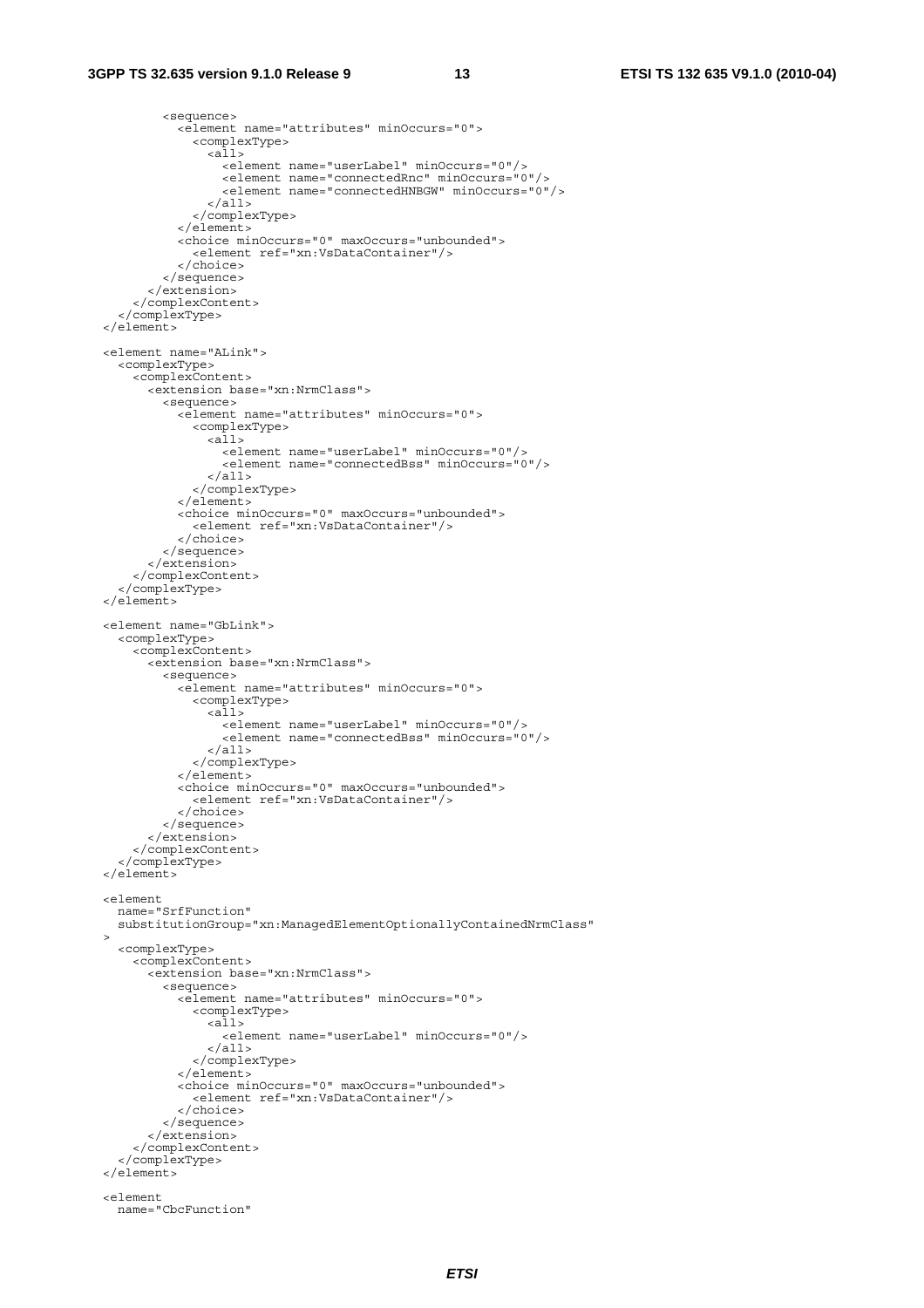#### **3GPP TS 32.635 version 9.1.0 Release 9 14 ETSI TS 132 635 V9.1.0 (2010-04)**

 substitutionGroup="xn:ManagedElementOptionallyContainedNrmClass"  $\rightarrow$  <complexType> <complexContent> <extension base="xn:NrmClass"> <sequence> <element name="attributes" minOccurs="0"> <complexType>  $\sim$   $\sim$   $\sqrt{a}$   $\sqrt{a}$  <element name="userLabel" minOccurs="0"/> </all> </complexType> </element> <choice minOccurs="0" maxOccurs="unbounded"> <element ref="cn:IubcLink"/> <element ref="xn:VsDataContainer"/> </choice> </sequence> </extension> </complexContent> </complexType> </element> <element name="CgfFunction" substitutionGroup="xn:ManagedElementOptionallyContainedNrmClass"  $\rightarrow$  <complexType> <complexContent> <extension base="xn:NrmClass"> <sequence> <element name="attributes" minOccurs="0"> <complexType> <all> <element name="userLabel" minOccurs="0"/> </all> </complexType> </element> <choice minOccurs="0" maxOccurs="unbounded"> <element ref="xn:VsDataContainer"/> </choice> </sequence> </extension> </complexContent> </complexType> </element> <element name="GmscServerFunction" substitutionGroup="xn:ManagedElementOptionallyContainedNrmClass"  $\rightarrow$  <complexType> <complexContent> <extension base="xn:NrmClass"> <sequence> <element name="attributes" minOccurs="0"> <complexType><br><all> <element name="userLabel" minOccurs="0"/> </all> </complexType> </element> <choice minOccurs="0" maxOccurs="unbounded"> <element ref="xn:VsDataContainer"/> </choice> </sequence> </extension> </complexContent> </complexType> </element> <element name="IwfFunction" substitutionGroup="xn:ManagedElementOptionallyContainedNrmClass"  $\rightarrow$  <complexType> <complexContent> <extension base="xn:NrmClass"> <sequence> <element name="attributes" minOccurs="0"> <complexType> <all> <element name="userLabel" minOccurs="0"/> </all> </complexType> </element> <choice minOccurs="0" maxOccurs="unbounded"> <element ref="xn:VsDataContainer"/> </choice>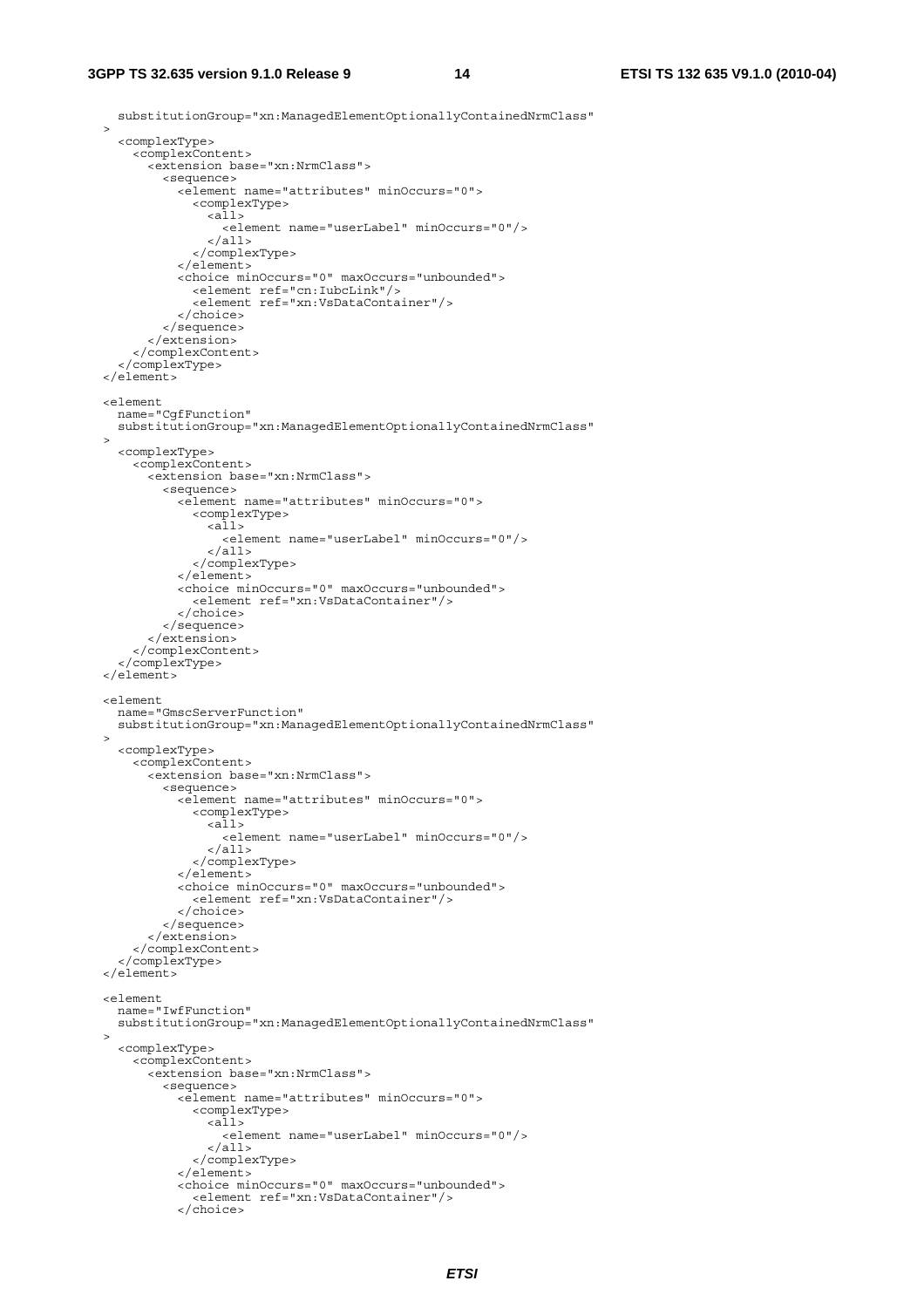```
 </sequence> 
          </extension> 
       </complexContent> 
     </complexType> 
   </element> 
   <element 
 name="MnpSrfFunction" 
 substitutionGroup="xn:ManagedElementOptionallyContainedNrmClass" 
   > 
     <complexType> 
       <complexContent> 
         <extension base="xn:NrmClass"> 
            <sequence> 
              <element name="attributes" minOccurs="0"> 
                <complexType> 
                  <sub>all></sub></sub>
                     <element name="userLabel" minOccurs="0"/> 
                   </all> 
                 </complexType> 
              </element> 
              <choice minOccurs="0" maxOccurs="unbounded"> 
                <element ref="xn:VsDataContainer"/> 
              </choice> 
            </sequence> 
          </extension> 
       </complexContent> 
     </complexType> 
   </element> 
   <element 
    name="NpdbFunction" 
     substitutionGroup="xn:ManagedElementOptionallyContainedNrmClass" 
\rightarrow <complexType> 
       <complexContent> 
         <extension base="xn:NrmClass"> 
            <sequence> 
              <element name="attributes" minOccurs="0"> 
                <complexType> 
                   <all> 
                     <element name="userLabel" minOccurs="0"/> 
                  \langleall>
                </complexType> 
              </element> 
              <choice minOccurs="0" maxOccurs="unbounded"> 
                <element ref="xn:VsDataContainer"/> 
              </choice> 
            </sequence> 
         </extension> 
       </complexContent> 
     </complexType> 
   </element> 
 <element 
 name="SgwFunction" 
     substitutionGroup="xn:ManagedElementOptionallyContainedNrmClass" 
\rightarrow <complexType> 
       <complexContent> 
         <extension base="xn:NrmClass"> 
            <sequence> 
              <element name="attributes" minOccurs="0"> 
                <complexType> 
                  \frac{1}{2} <element name="userLabel" minOccurs="0"/> 
                  \langleall> </complexType> 
              </element> 
              <choice minOccurs="0" maxOccurs="unbounded"> 
                <element ref="xn:VsDataContainer"/> 
              </choice> 
            </sequence> 
          </extension> 
       </complexContent> 
     </complexType> 
   </element> 
   <element 
     name="SsfFunction" 
     substitutionGroup="xn:ManagedElementOptionallyContainedNrmClass" 
\rightarrow <complexType> 
       <complexContent> 
         <extension base="xn:NrmClass"> 
            <sequence> 
              <element name="attributes" minOccurs="0"> 
                <complexType> 
                   <all>
```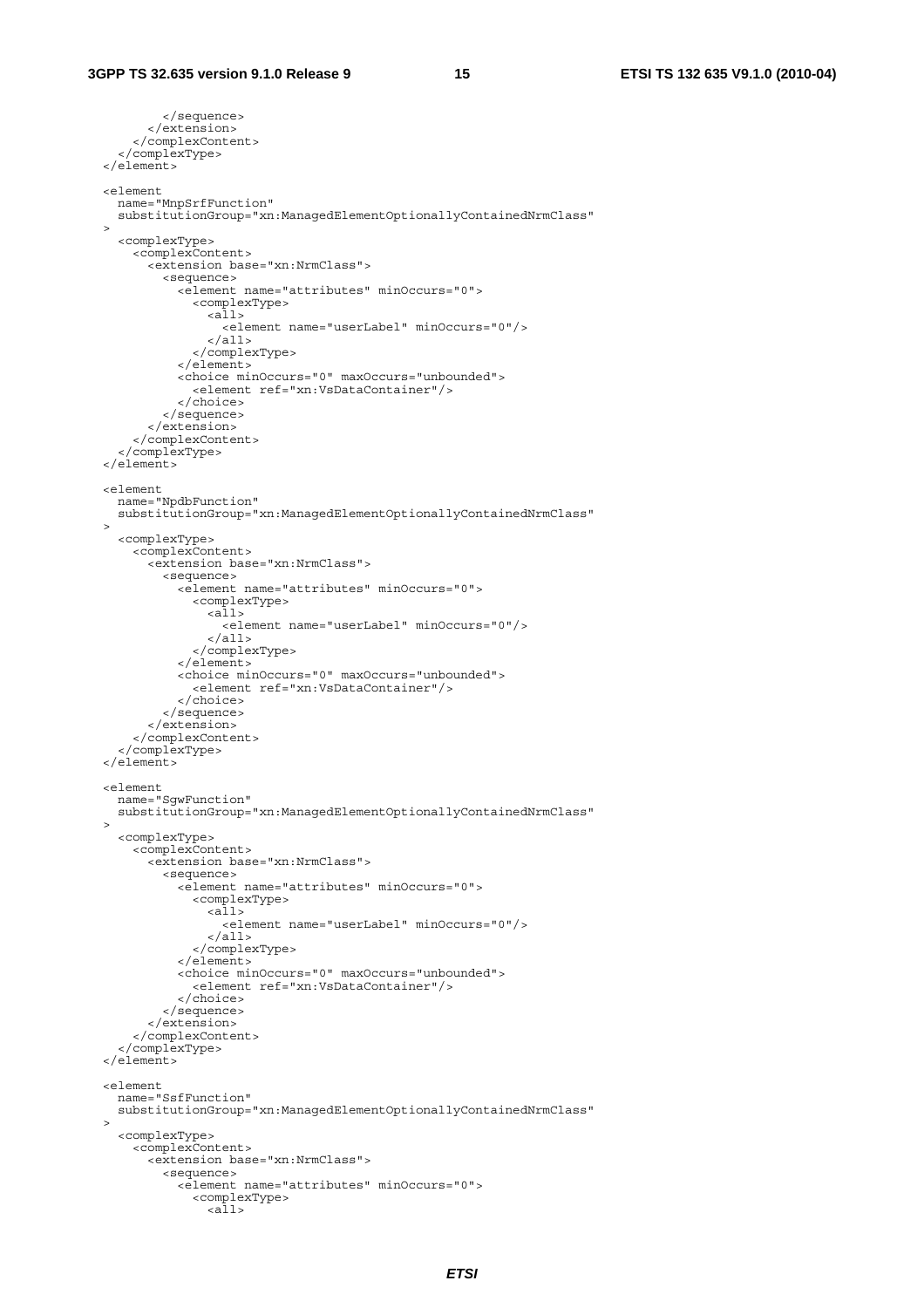```
 <element name="userLabel" minOccurs="0"/> 
                  \langleall\rangle </complexType> 
               </element> 
              <choice minOccurs="0" maxOccurs="unbounded"> 
                 <element ref="xn:VsDataContainer"/> 
               </choice> 
            </sequence> 
          </extension> 
       </complexContent> 
     </complexType> 
   </element> 
   <element 
    name="BsFunction" 
     substitutionGroup="xn:ManagedElementOptionallyContainedNrmClass" 
  > 
     <complexType> 
       <complexContent> 
          <extension base="xn:NrmClass"> 
            <sequence> 
              <element name="attributes" minOccurs="0"> 
                 <complexType> 
                  <sub>all></sub></sub>
                     <element name="userLabel" minOccurs="0"/> 
                   </all> 
                 </complexType> 
               </element> 
 <choice minOccurs="0" maxOccurs="unbounded"> 
 <element ref="xn:VsDataContainer"/> 
               </choice> 
            </sequence> 
          </extension> 
       </complexContent> 
     </complexType> 
   </element> 
   <element 
    name="CsMgwFunction" 
     substitutionGroup="xn:ManagedElementOptionallyContainedNrmClass" 
\rightarrow <complexType> 
       <complexContent> 
          <extension base="xn:NrmClass"> 
            <sequence> 
              <element name="attributes" minOccurs="0"> 
                 <complexType> 
                  <a\overline{1}1>
                     <element name="userLabel" minOccurs="0"/> 
                     <element name="csMgwFunctionMscServerFunction" minOccurs="0"/> 
 <element name="csMgwFunctionIucsLink" type="xn:dnList" minOccurs="0"/> 
 <element name="csMgwFunctionALink" type="xn:dnList" minOccurs="0"/> 
                   </all> 
                 </complexType> 
               </element> 
              <choice minOccurs="0" maxOccurs="unbounded"> 
                 <element ref="xn:VsDataContainer"/> 
               </choice> 
            </sequence> 
          </extension> 
       </complexContent> 
     </complexType> 
   </element> 
       <element 
     name="BmScFunction" 
    substitutionGroup="xn:ManagedElementOptionallyContainedNrmClass" 
\rightarrow <complexType> 
       <complexContent> 
          <extension base="xn:NrmClass"> 
            <sequence> 
              <element name="attributes" minOccurs="0"> 
                 <complexType> 
                  \overline{all} <element name="userLabel" minOccurs="0"/> 
                  \langleall\rangle </complexType> 
               </element> 
              <choice minOccurs="0" maxOccurs="unbounded"> 
                 <element ref="xn:VsDataContainer"/> 
               </choice> 
            </sequence> 
          </extension> 
       </complexContent> 
     </complexType> 
   </element>
```
<element name="Link\_BmSc\_Ggsn" substitutionGroup="xn:SubNetworkOptionallyContainedNrmClass"> <complexType>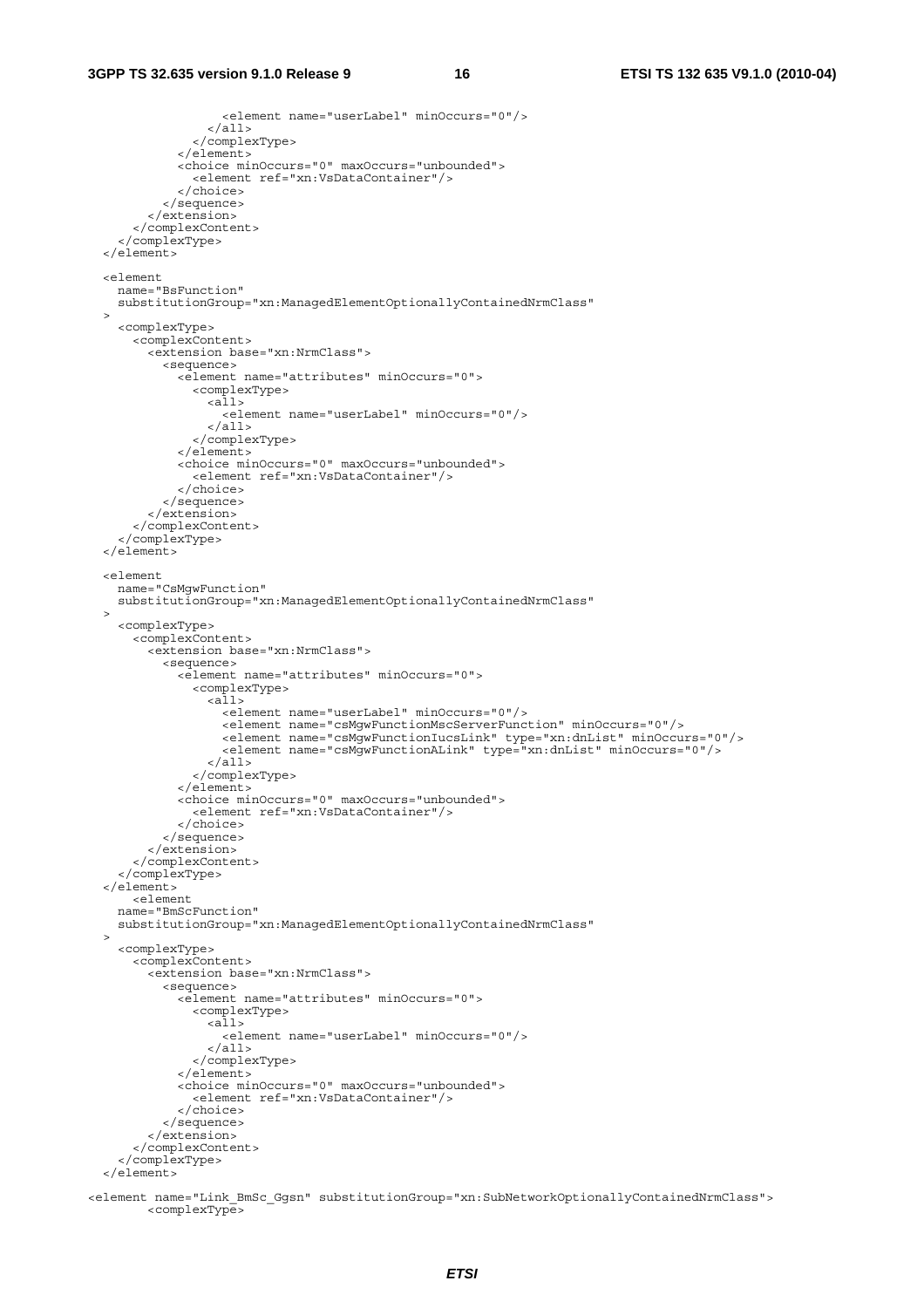```
 <complexContent> 
                 <extension base="xn:NrmClass"> 
                     <sequence> 
                         <element name="attributes" minOccurs="0"> 
                              <complexType> 
                                 .<br><all>
                                      <element name="aEnd" type="xn:dn" minOccurs="0"/> 
 <element name="linkType" type="xn:linkType" minOccurs="0"/> 
<element name="protocolName" type="string" minOccurs="0"/><br><element name="protocolVersion" type="string" minOccurs="0"/>
 <element name="userLabel" type="string" minOccurs="0"/> 
 <element name="zEnd" type="xn:dn" minOccurs="0"/> 
                                  </all> 
                              </complexType> 
                        \sim/element \sim <choice minOccurs="0" maxOccurs="unbounded"> 
                              <element ref="xn:VsDataContainer"/> 
                          </choice> 
                     </sequence> 
                 </extension> 
             </complexContent> 
         </complexType> 
     </element> 
<element name="Link_Ggsn_Sgsn" substitutionGroup="xn:SubNetworkOptionallyContainedNrmClass"> 
         <complexType> 
             <complexContent> 
                 <extension base="xn:NrmClass"> 
                     <sequence> 
                          <element name="attributes" minOccurs="0"> 
                              <complexType> 
                                  <all> 
<element name="aEnd" type="xn:dn" minOccurs="0"/><br><element name="linkType" type="xn:linkType" minOccurs="0"/>
 <element name="protocolName" type="string" minOccurs="0"/> 
<element name="protocolVersion" type="string" minOccurs="0"/><br><element name="userLabel" type="string" minOccurs="0"/>
 <element name="zEnd" type="xn:dn" minOccurs="0"/> 
                                 \langleall> </complexType> 
                          </element> 
<choice minOccurs="0" maxOccurs="unbounded"><br>
<element ref="xn:VsDataContainer"/>
                          </choice> 
                     </sequence> 
                 </extension> 
             </complexContent> 
         </complexType> 
    \epsilon/elements
   <element 
     name="CircuitEndPointSubgroup" 
     substitutionGroup="xn:ManagedElementOptionallyContainedNrmClass" 
\rightarrow <complexType> 
       <complexContent> 
         <extension base="xn:NrmClass"> 
           <sequence> 
             <element name="attributes" minOccurs="0"> 
               <complexType> 
                 <all> 
                   <element name="circuitEndPointSubgroupId" minOccurs="0"/> 
                \langleall\rangle </complexType> 
             </element> 
           </sequence> 
         </extension> 
       </complexContent> 
     </complexType> 
   </element>
```

```
</schema>
```
*ETSI*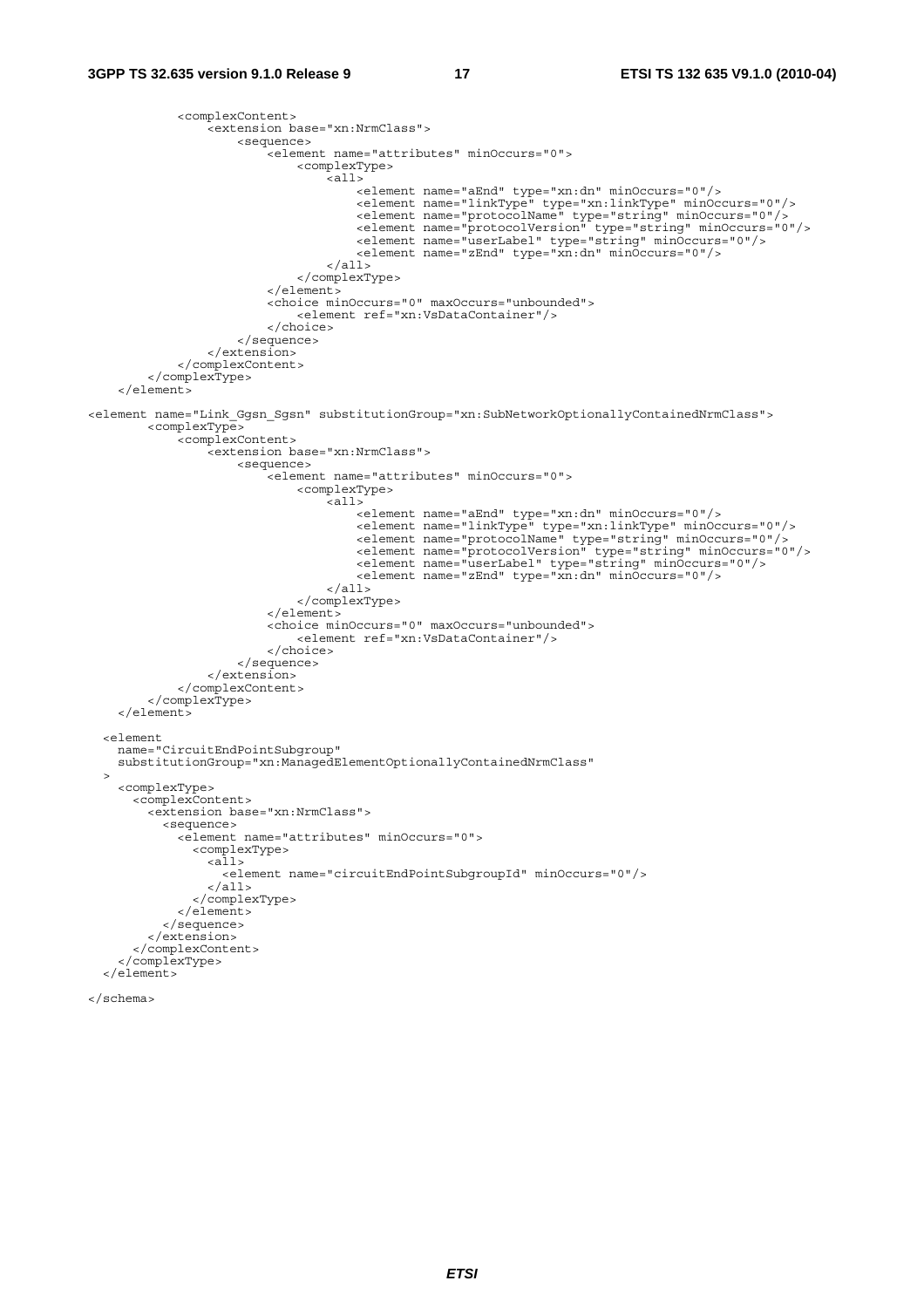Annex B (informative): Void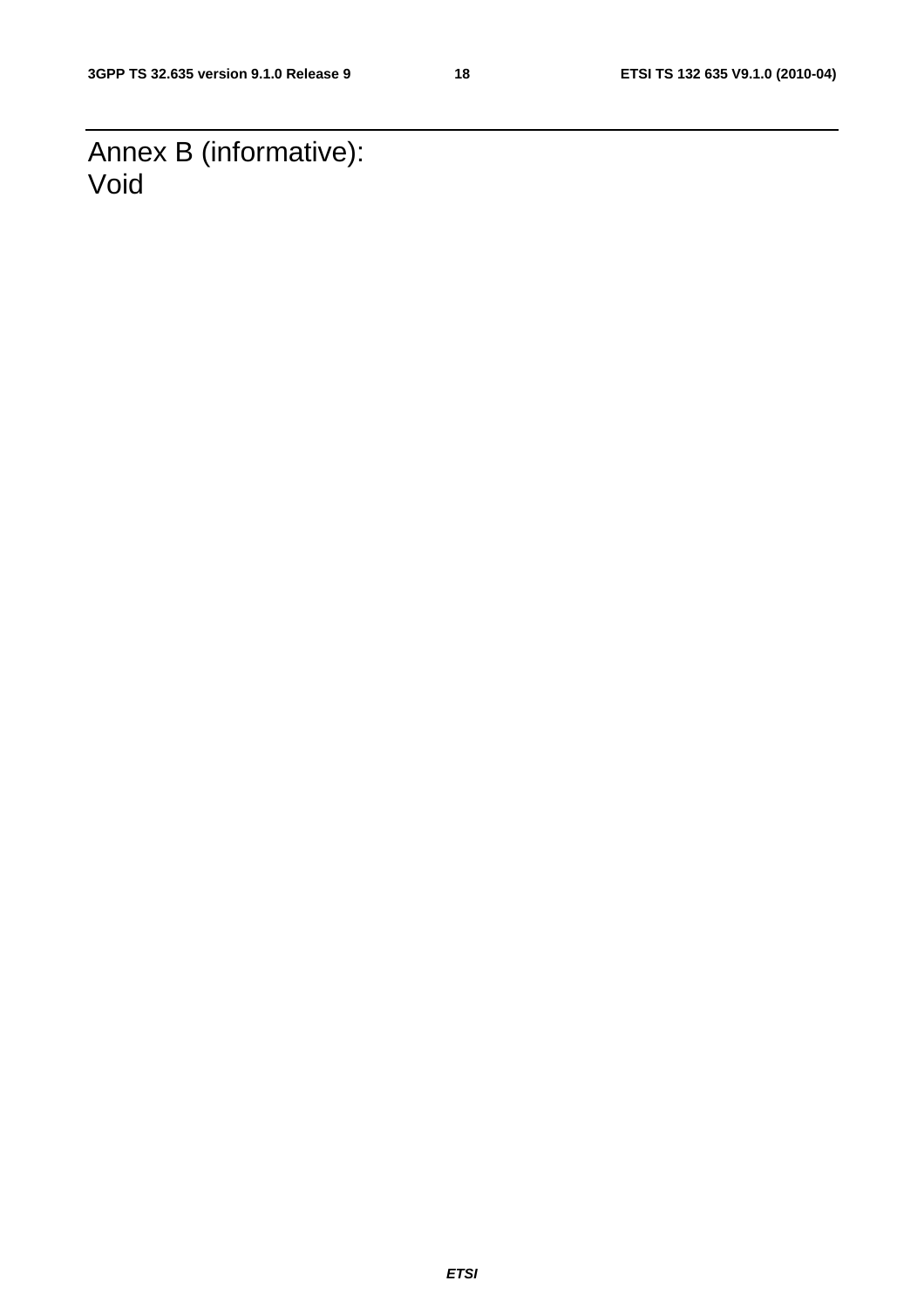# Annex C (informative): Change history

|                       | <b>Change history</b> |                                          |                |                           |                                                                                        |     |       |                 |
|-----------------------|-----------------------|------------------------------------------|----------------|---------------------------|----------------------------------------------------------------------------------------|-----|-------|-----------------|
| <b>Date</b>           |                       | TSG # TSG Doc.                           | <b>CR</b>      |                           | Rev Subject/Comment                                                                    | Cat | Old   | <b>New</b>      |
| Jun 2002              |                       | SA 16 SP-020298                          | u.             | L.                        | Submitted to TSG SA #16 for Information                                                |     | 1.0.0 |                 |
|                       |                       | Sep 2002   SA_17 SP-020461               | ωú.            | u.                        | Submitted to TSG SA #17 for Approval                                                   | н.  |       | $2.0.0$ 5.0.0   |
|                       |                       | Jun 2003 SA 20 SP-030287                 | 0001           | $\overline{\phantom{a}}$  | Correction of Core NRM XML schema namespace URIs                                       | F   |       | $5.0.0$ 5.1.0   |
|                       |                       | Jun 2003   SA_20   SP-030288             | 0002           | $\mathbb{Z}^{\mathbb{Z}}$ | Generic NRM XML schema dependencies removal                                            | F   |       | $5.0.0$ 5.1.0   |
| Oct 2003              | u.                    |                                          |                | ÷.                        | Attached to this TS the normative XML schema electronic files                          |     |       | $5.1.0$ $5.1.1$ |
|                       |                       |                                          |                |                           | corresponding to June 2003 TS 32.635                                                   |     |       |                 |
|                       |                       | Mar 2004 SA 23 SP-040131                 | $0003$ --      |                           | Add the capability to contain instances of VsDataContainer to some MOs - F             |     |       | $5.1.1$ 5.2.0   |
|                       |                       |                                          |                |                           | Align with the IS 32.632                                                               |     |       |                 |
|                       |                       | Jun 2004   SA_24 SP-040259               | $0004$ --      |                           | Removal of XML schema URI dependencies                                                 | F   |       | 5.2.0 5.3.0     |
|                       |                       | Jun 2004   SA_24 SP-040258               | $0005$ $-$     |                           | Correction of the annex related to XML schema electronic files publication             | E   |       | $5.2.0$ $5.3.0$ |
|                       |                       | Sep 2004 SA_25 SP-040583                 | $0006$ --      |                           | Add missing elements in the Core Network XML file format definition                    | F   |       | $5.3.0$ 5.4.0   |
|                       |                       | Sep 2004 SA_25 SP-040582                 | $0007$ --      |                           | Correction of modelling of Media GateWay (MGW)                                         | F   |       | 5.3.0 5.4.0     |
|                       |                       | Sep 2004 SA 25 SP-040541                 | $\overline{a}$ |                           | Automatic upgrade to Rel- 6 (no CR) as per request in SP-                              |     |       | 5.4.0 6.0.0     |
|                       |                       |                                          |                |                           | 040541 SA5_presentation_SA_25.ppt (slide 17)                                           |     |       |                 |
|                       |                       | Dec 2004 SA_26 SP-040809 0008 --         |                |                           | Add new IMS Entities                                                                   | в   |       | 6.0.061.0       |
|                       |                       | Mar 2005 SA 27 SP-050047                 | $0010$ --      |                           | Align with 32.632, regarding the IS template and UML repertoire                        | A   |       | $6.1.0$ 6.2.0   |
|                       |                       | Mar 2005 SA 27 SP-050047                 | $0013$ --      |                           | Correction to SgsnFunction XML, correct IS reference and Editorial                     | А   |       | $6.1.0$ 6.2.0   |
|                       |                       |                                          |                |                           | corrections                                                                            |     |       |                 |
|                       |                       | Jun 2005   SA_28   SP-050296   0014  --  |                |                           | Correction of XML definitions for IOCs MscServerFunction and                           | F   |       | $6.2.0$ 6.3.0   |
|                       |                       |                                          |                |                           | SgsnFunction                                                                           |     |       |                 |
|                       |                       | Jun 2006 SA 32 SP-060257                 | $0015$ --      |                           | Add missing Link entities- Align with 32.632 Information Service(IS).                  | F   |       | 6.3.0 6.4.0     |
|                       |                       | Sep 2006   SA_33   SP-060611             | $0016$ --      |                           | Add missing CscfFunction to CN NRM - Align with 32.632                                 | F   |       | $6.4.0$ 6.5.0   |
|                       |                       | Sep 2006 SA_33 SP-060611                 | $0017$ --      |                           | Add missing link (Link_Scscf_Scscf) - Align with 32.632                                | F   |       | 6.4.0 6.5.0     |
|                       |                       | Sep 2006   SA_33   SP-060655             | 00181          |                           | Correct the usage of dnList instead of string type for indicating multiple             | F   |       | 6.4.0 6.5.0     |
|                       |                       |                                          |                |                           | DN                                                                                     | F   |       |                 |
|                       |                       | Dec 2006 SA_34 SP-060712 0019 --         |                |                           | Correct the Link subclasses to model Mg and Mj reference points - Align<br>with 32.632 |     |       | 6.5.066.0       |
|                       |                       | Dec 2006   SA_34   SP-060731             | $0020$ --      |                           | Move IMS part to new IMS NRM (32.735)                                                  | C   |       | 6.6.0 7.0.0     |
|                       |                       | Mar 2007 SA 35 SP-070047                 | $0021 -$       |                           | Removing IMS links from CN NRM                                                         | F   |       | $7.0.0$ $7.1.0$ |
|                       |                       | Jun 2007   SA 36 SP-070277               | $0022$ --      |                           | Add the BmScFunction to the CN NRM - Needed for the TraceIRP - Align                   | B   |       | $7.1.0$ 7.2.0   |
|                       |                       |                                          |                |                           | with 32.632                                                                            |     |       |                 |
|                       |                       | Dec 2007   SA_38   SP-070730   0024   1  |                |                           | R7 CR 32.635-720 Add Missing Containment                                               | A   |       | 7.2.0 7.3.0     |
|                       |                       | Jun 2008 SA 40 SP-080328                 | $0025$ --      |                           | Add definition of IOC CircuitEndPointSubgroup - Align with 32.632 and                  | F   |       | 7.3.0 7.4.0     |
|                       |                       |                                          |                |                           | 32.407                                                                                 |     |       |                 |
| Dec 2008   SA_42   -- |                       |                                          | ÷.             | --                        | Upgrade to Release 8                                                                   | ÷.  |       | 7.4.0 8.0.0     |
|                       |                       | Dec 2009   SA_46   SP-090719   0026   -- |                |                           | Discontinue from Rel-9 onwards the XML schema extraction and storage                   | F   |       | $8.0.0$ 9.0.0   |
|                       |                       | Mar 2010   SA_47   SP-100038   0027   -- |                |                           | Addition of HNBGW relationship attributions in CN NRM XML SS                           | B   |       | $9.0.0$ 9.1.0   |